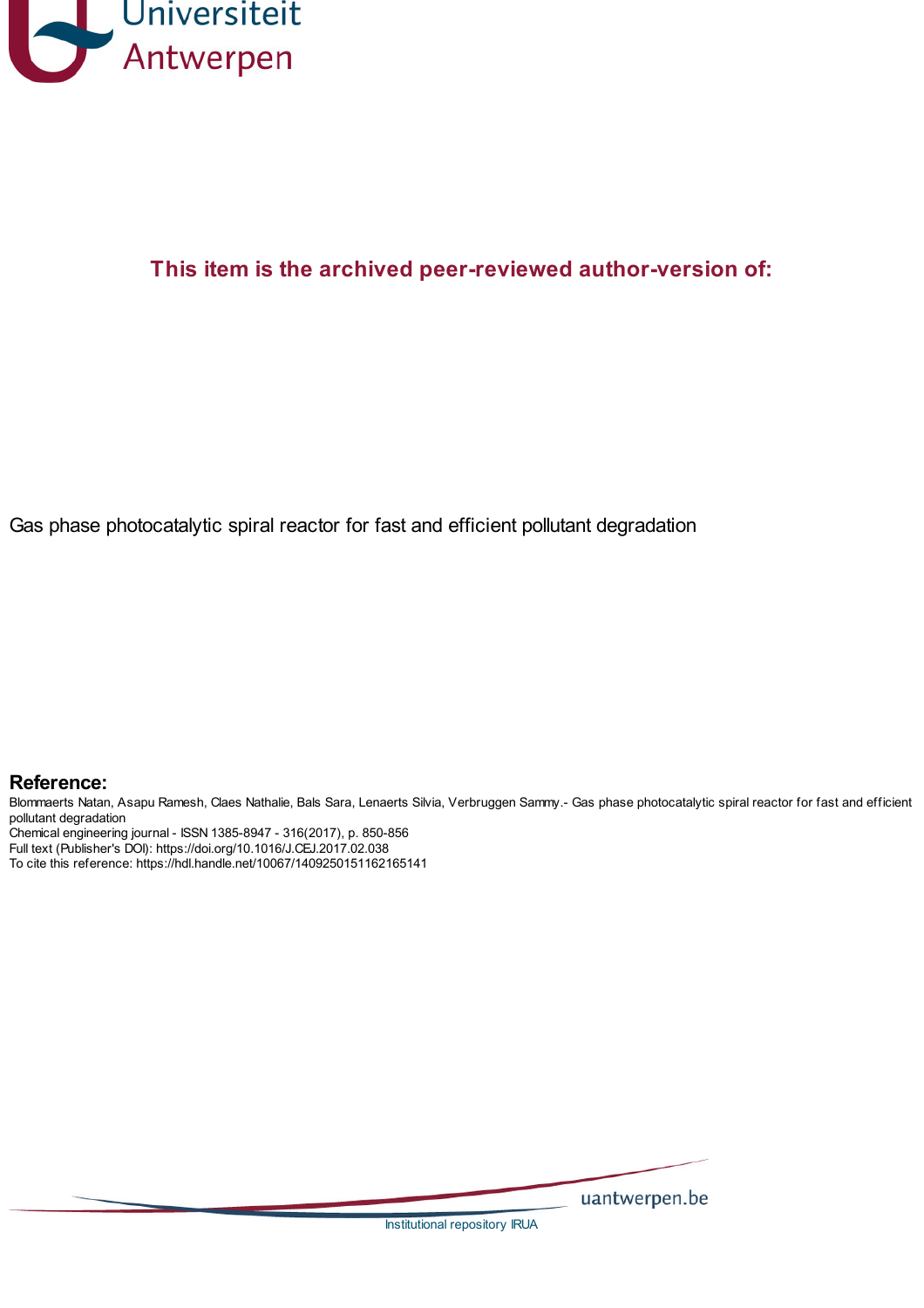# **Gas phase photocatalytic spiral reactor for fast and efficient pollutant degradation**

Natan Blommaerts,<sup>1</sup> Ramesh Asapu,<sup>1</sup> Nathalie Claes,<sup>2</sup> Sara Bals,<sup>2</sup> Silvia Lenaerts,<sup>1</sup> Sammy W. Verbruggen $^{1,3,*}$ 

<sup>1</sup> Sustainable Energy, Air & Water Technology (DuEL), Department of Bioscience Engineering, University of Antwerp, Groenenborgerlaan 171, 2020 Antwerp, Belgium

 $^2$  EMAT, Department of Physics, University of Antwerp, Groenenborgerlaan 171, 2020 Antwerp, Belgium

<sup>3</sup> Center for Surface Chemistry and Catalysis (COK), Department of Microbial and Molecular Systems, KU Leuven, Celestijnenlaan 200F, 3001 Heverlee, Belgium

[\\* Sammy.Verbruggen@uantwerp.be](mailto:Sammy.Verbruggen@uantwerp.be)

### **Abstract**

Photocatalytic reactors for the degradation of gaseous organic pollutants often suffer from major limitations such as small reaction area, sub-optimal irradiation conditions and thus limited reaction rate. In this work, an alternative solution is presented that involves a glass tube coated on the inside with (silver-modified) TiO<sub>2</sub> and spiraled around a UVA lamp. First, the spiral reactor is coated from the inside with  $TiO<sub>2</sub>$  using an experimentally verified procedure that is optimized toward UV light transmission. This procedure is kept as simple as possible and involves a single casting step of a 1 wt% suspension of TiO<sub>2</sub> in ethanol through the spiral. This results in a coated tube that absorbs nearly all incident UV light under the experimental conditions used. The optimized coated spiral reactor is then benchmarked to a conventional annular photoreactor of the same outer dimensions and total catalyst loading over a broad range of experimental conditions. Although residence time distribution experiments indicate slightly longer dwelling of molecules in the spiral reactor, no significant difference in by-passing of gas between the spiral reactor and the annular reactor can be claimed. Acetaldehyde degradation efficiency of 100% is obtained with the spiral reactor for a residence time as low as 60 s, whereas the annular reactor could not achieve full degradation even at 1000 s residence time. In a final case study, addition of long-term stable silver nanoparticles, protected by an ultra-thin polymer shell applied via the layer-by-layer (LbL) method, to the spiral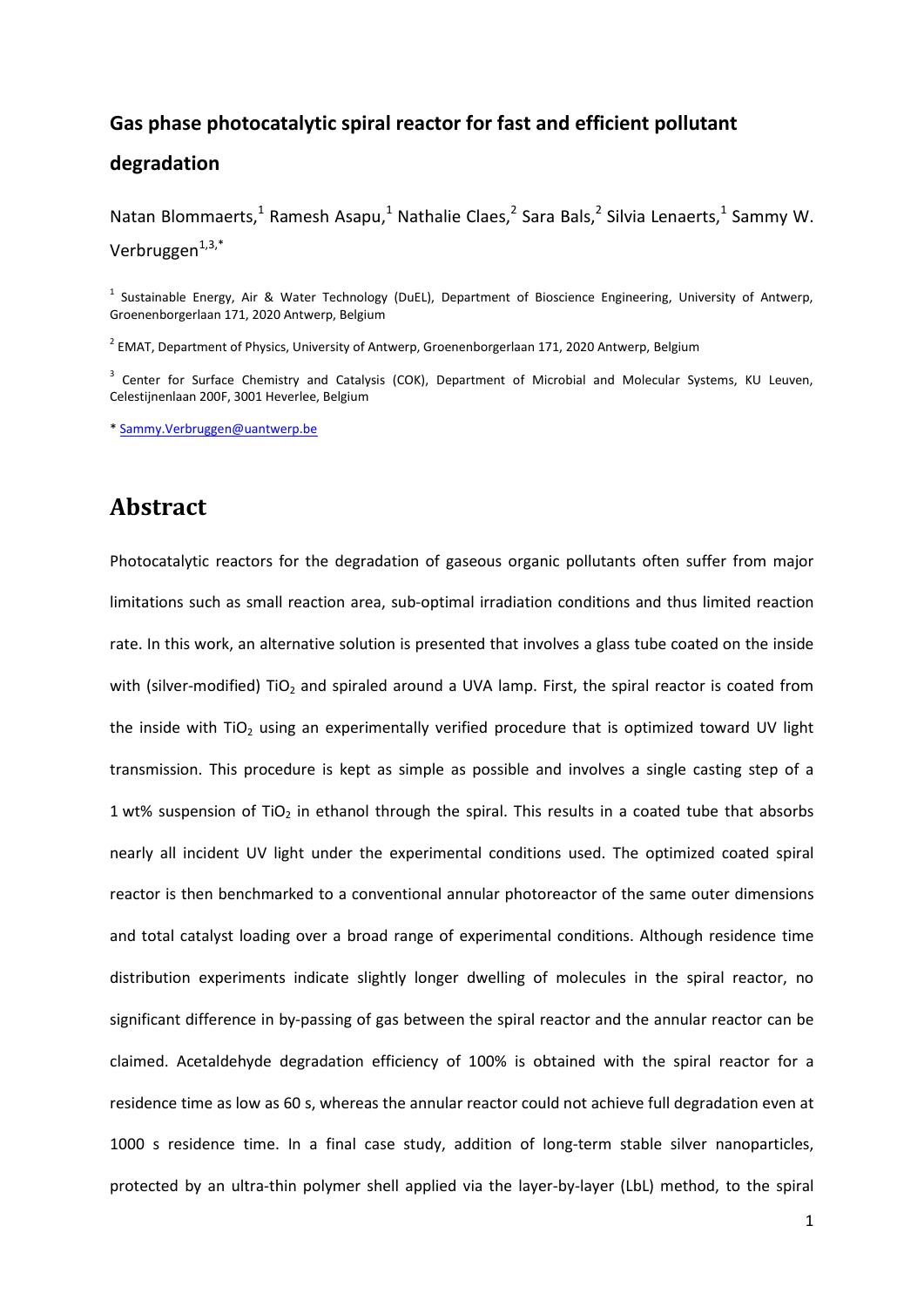reactor coating is shown to double the degradation efficiency and provides an interesting strategy to cope with higher pollutant concentrations without changing the overall dimensions.

#### **Keywords**

Photocatalysis, titanium dioxide (TiO<sub>2</sub>), spiral, acetaldehyde, silver, plasmon, VOC, gas phase

# **1 Introduction**

Photocatalysis is a promising technology for pollution abatement in aqueous and gaseous environment, especially degradation of volatile organic compounds (VOC).[1,2] The photocatalytic process is based on light-induced generation of electron-hole pairs that initiate oxidation and reduction reactions of pollutants on the catalyst surface. Typically, photocatalytic reactors for air purification are based on the immobilization of the catalyst onto a surface.[3] An ideal photoreactor for air purification should have (1) an appropriate light source irradiating the catalyst surface, (2) the catalyst coating should have a large surface area to ensure availability of many active sites, (3) high mass transfer and (4) low pressure drop.[4] The most widely used gas phase photocatalytic reactors are the flat plate reactor and the annular reactor. The flat plate reactor is one of the most straightforward geometries and consists of a coated flat substrate that is illuminated from the top by UV lamps.[5–9] The airflow runs parallel to the flat plate. Advantages of this type of reactor are simplicity and small pressure drop. A significant disadvantage is that only a small reaction area can be achieved. The annular type reactor is built up from two concentric cylinders resulting in an annular gap.[10–15] The catalyst is coated on the interior wall(s) of the cylinder(s) and the light source is usually positioned longitudinally in the center of the reactor. Also for this geometry the small reaction area remains an important disadvantage. More complex reactor types have also been developed and include for example a monolith reactor.[16] This reactor contains a certain number of channels and provides a large catalyst surface area and a low pressure drop. The major drawback of this type is the top irradiation that is insufficient, and results in a limited reaction rate.[17]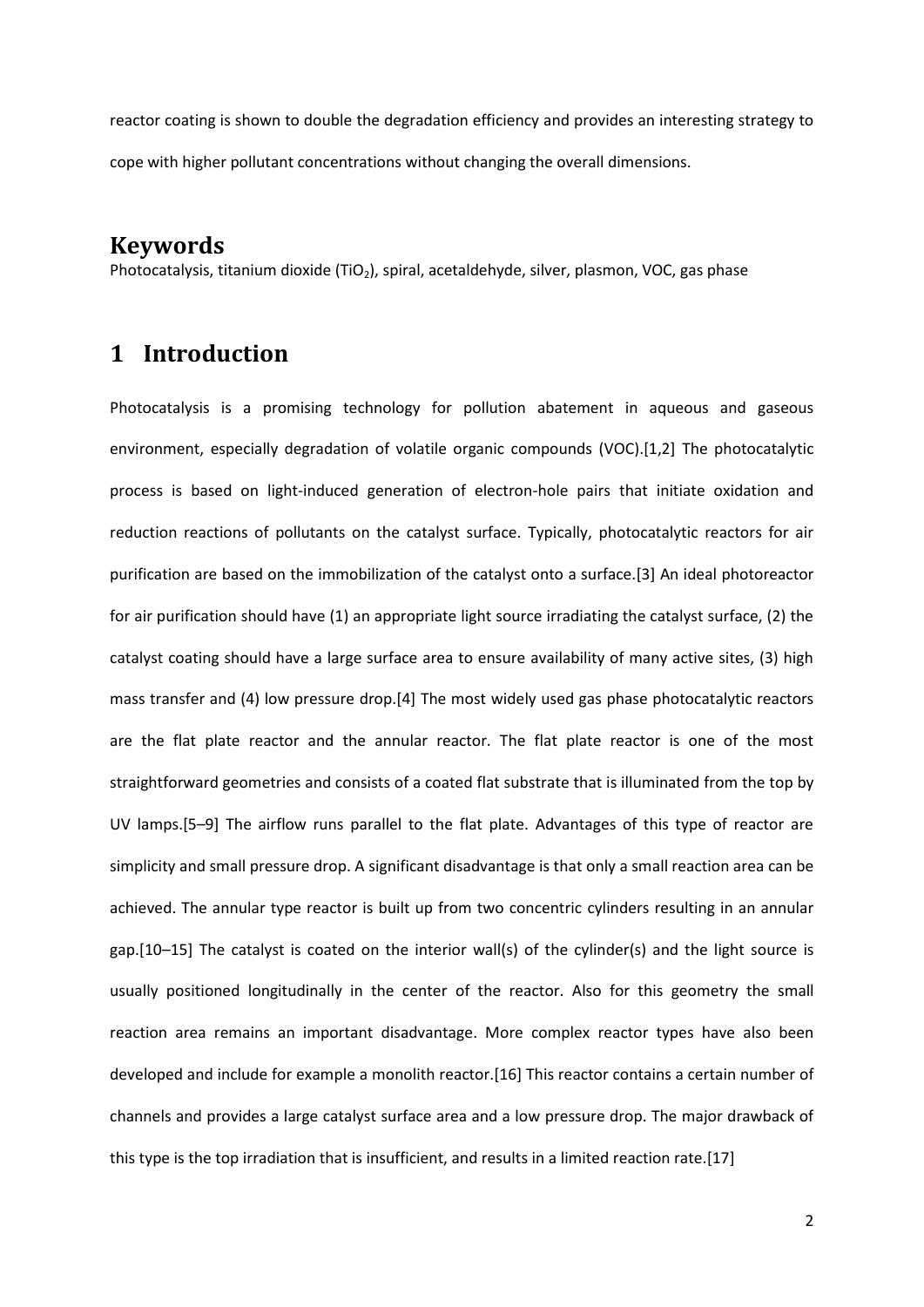The goal of this work is to overcome the aforementioned shortcomings by developing and optimizing an unconventional reactor design based on a glass spiral surrounding the light source, for the efficient photocatalytic degradation of acetaldehyde. Such a spiraled reactor configuration has already proven to be quite beneficial in various research areas, such as water treatment,[18–20] noncatalyzed microfluidic photochemical transformations, and it even enables efficient photoinactivation of a Herpes virus strain and rapid photo-destruction of dyes and pharmaceuticals in aqueous streams.[21]

In this work we investigate the use of a spiral reactor for gas phase photocatalytic applications, by coating the entire interior of the spiral tube with  $TiO<sub>2</sub>$  using a fast and convenient coating procedure,[6,22] so that the catalyst coverage is optimized with respect to the amount of light transmission. This is a first significant improvement of the work by Araña *et al.*, who provided convincing evidence of the usefulness of a spiral reactor for the degradation of gaseous compounds.[23] In addition, we provide an insightful benchmark of the optimized gas phase spiral reactor against a conventional annular reactor with the same outer dimensions and catalyst loading by evaluating the degradation efficiency of acetaldehyde over a wide range of reaction conditions. Acetaldehyde is an important compound both in indoor and outdoor environments and is an underestimated risk factor for cancer development.[24–26] In summary, the advantages of this spiral reactor are (1) a very homogeneous light distribution over the entire reactor, (2) Intense contact between pollutants and the catalyst surface and (3) a large reaction area, (4) leading to high pollutant degradation efficiency, (5) all in a very compact design.

To further increase the light efficiency and hence the photocatalytic degradation efficiency, silver nanoparticles are deposited onto the TiO<sub>2</sub> surface. When irradiated with light of the correct wavelength, noble metal nanoparticles display surface plasmon resonance (SPR), *i.e.* the coherent oscillation of the negative electron cloud against the restoring force of the positive nucleus.[27,28] The resonant wavelength and SPR intensity depend on the nature of the metal, the surrounding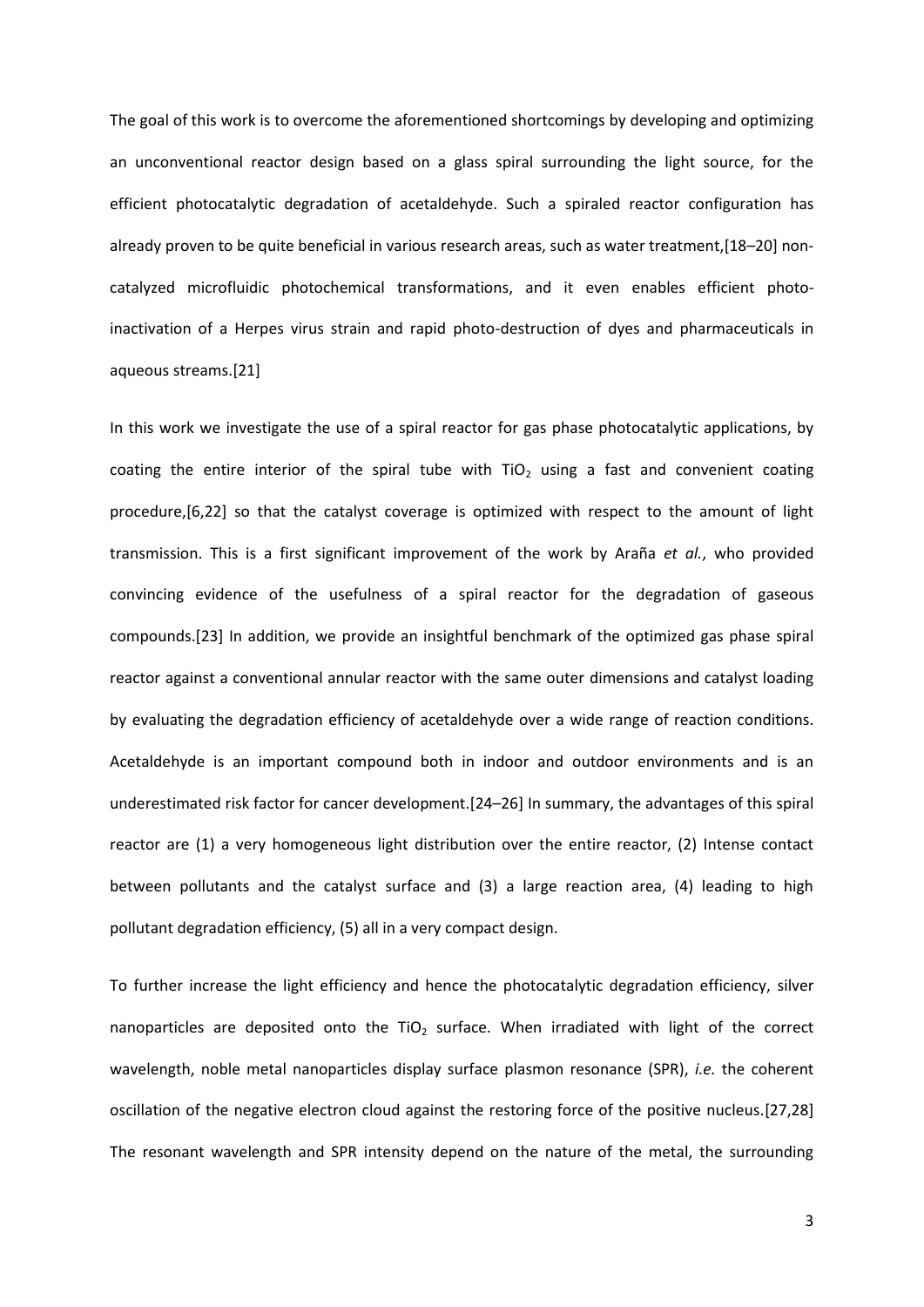environment, the size and the shape of the metallic nanostructures.[27] The main focus of the majority of these studies lies on shifting the activity window of a wide bandgap semiconductor like  $TiO<sub>2</sub>$  to the visible range of the spectrum.[29,30] Although this shift offers an innovative solution to the poor solar light response of  $TiO<sub>2</sub>$ , there is still ample room for improvement, as established overall quantum efficiencies under visible light remain several orders of magnitude lower compared to those of traditional TiO<sub>2</sub>-based UV photocatalysis.[29] In this work, the aim is not to enhance the solar light response but to use UV light to its full potential by working with silver nanoparticles that display SPR in the UV-region of the solar spectrum. To increase the light efficiency, convenient use can be made of the strong electric near-field enhancement which SPR entails. The build-up of these intense local electric fields allows an efficient concentration of the incident photon energy in small volumes near the nanostructures.[27] Since the rate of electron-hole pair formation is proportional to the intensity of the electric field, a drastic increase in charge carrier formation occurs. In order for this plasmonic "lens effect" to work, an energy match between the bandgap energy of the semiconductor, the spectral output of the light source and the energy associated with the SPR is crucial.[31] For TiO<sub>2</sub> under UVA irradiation, this criterion is met especially for silver nanoparticles, with an SPR band around 390 nm.[27,32] Silver nanoparticles without stabilization, however, are prone to oxidation and aggregation. Therefore, a core-shell structure consisting of a metallic core surrounded by a thin protective shell is applied to overcome these stability issues. The protective shell consists of polyelectrolytes which are wrapped around the nanoparticles based on the layer-bylayer protocol first described by Decher in 1997.[33] Recently, our research group has shown that the LBL technique is a highly controllable strategy for the preparation of core-shell silver nanoparticles with control over the thickness of the polymer shell up to the sub-nanometer level and effectively prevents oxidation of silver nanoparticles without compromising their plasmonic properties.[34]

It is shown that our (silver-modified) glass spiral reactor offers an attractive solution for photocatalytic air purification with high degradation efficiencies at much shorter gas residence times compared to conventional reactor geometries of the same dimensions and catalyst loading.

4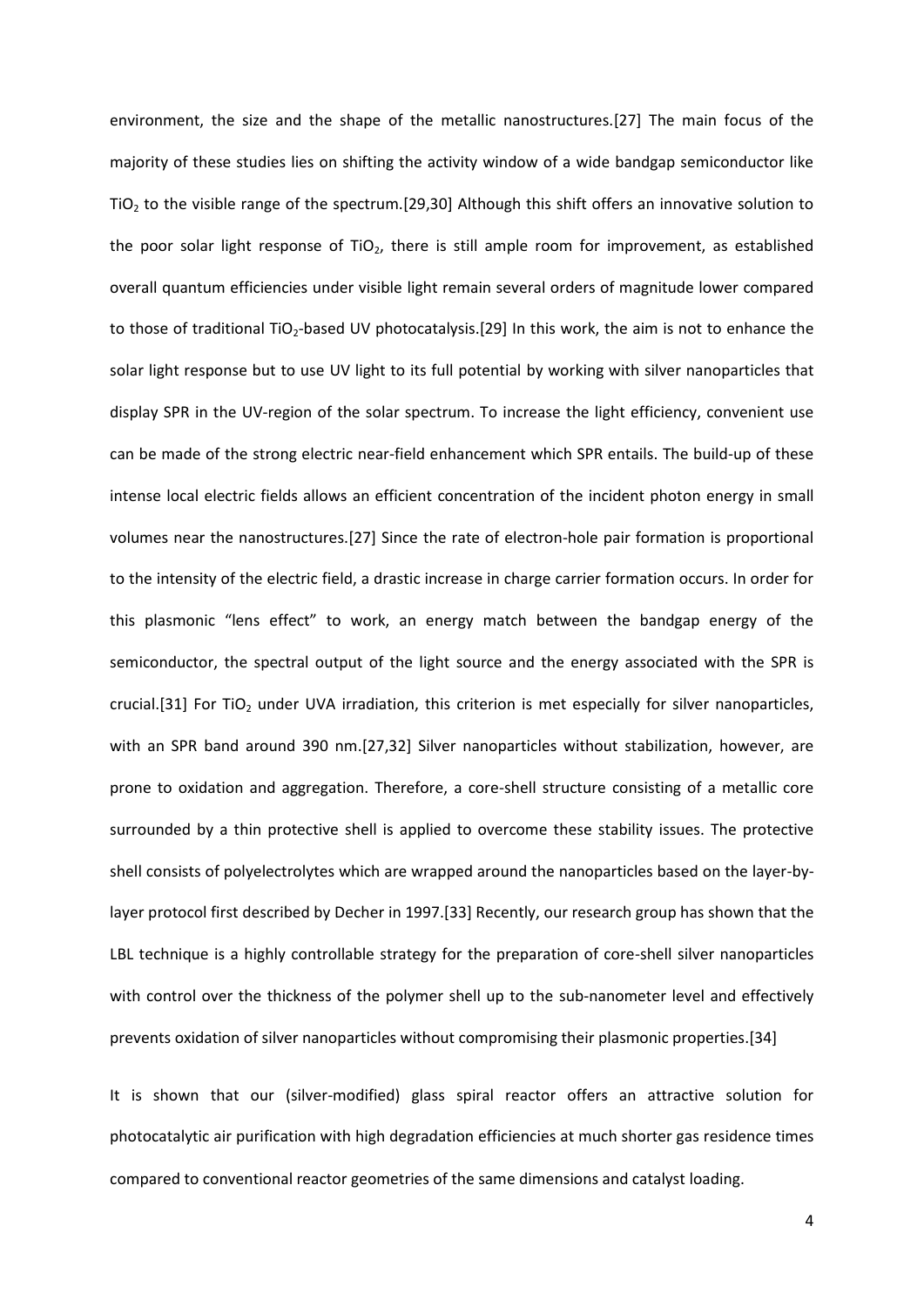### **2 Experimental**

### **2.1 Gas phase photoreactor design**

#### **2.1.1 Spiral reactor**

The reactor consists of a 2620 mm long borosilicate glass tube (> 95% transmission) of 4 mm inner diameter, that is hand-blown into a spiral of 200 mm length and 48 mm width as outer dimensions. A Philips Cleo UVA lamp (25 W,  $\lambda_{\text{max}}$  350 nm) is positioned longitudinally in the center as schematically depicted i[n Figure 1A](#page-6-0), resulting in an incident intensity of 4.2 mW cm<sup>-2</sup>, measured at a distance of 1.3 cm, corresponding to the distance between the lamp and the reactor, with a calibrated Avantes Avaspec-3648 irradiance spectrometer. A photograph of the spiral reactor used in this work is shown in [Figure 1](#page-6-0)B.

#### **2.1.2 Annular reactor**

To benchmark the results of the spiral reactor, an annular reactor of the same outer dimensions as the spiral reactor was constructed. This annular reactor is schematically depicted in [Figure 1](#page-6-0)C and consists of two concentric cylinders (borosilicate glass, > 95% transmission), one outer cylinder of 48 mm and an inner cylinder of 24 mm, both 200 mm long. Both ends were sealed with butyl rubbers sandwiched between a dedicated closing mechanism to ensure airtightness ([Figure 1](#page-6-0)D). The same lamp as in 2.1.1 is positioned longitudinally in the center.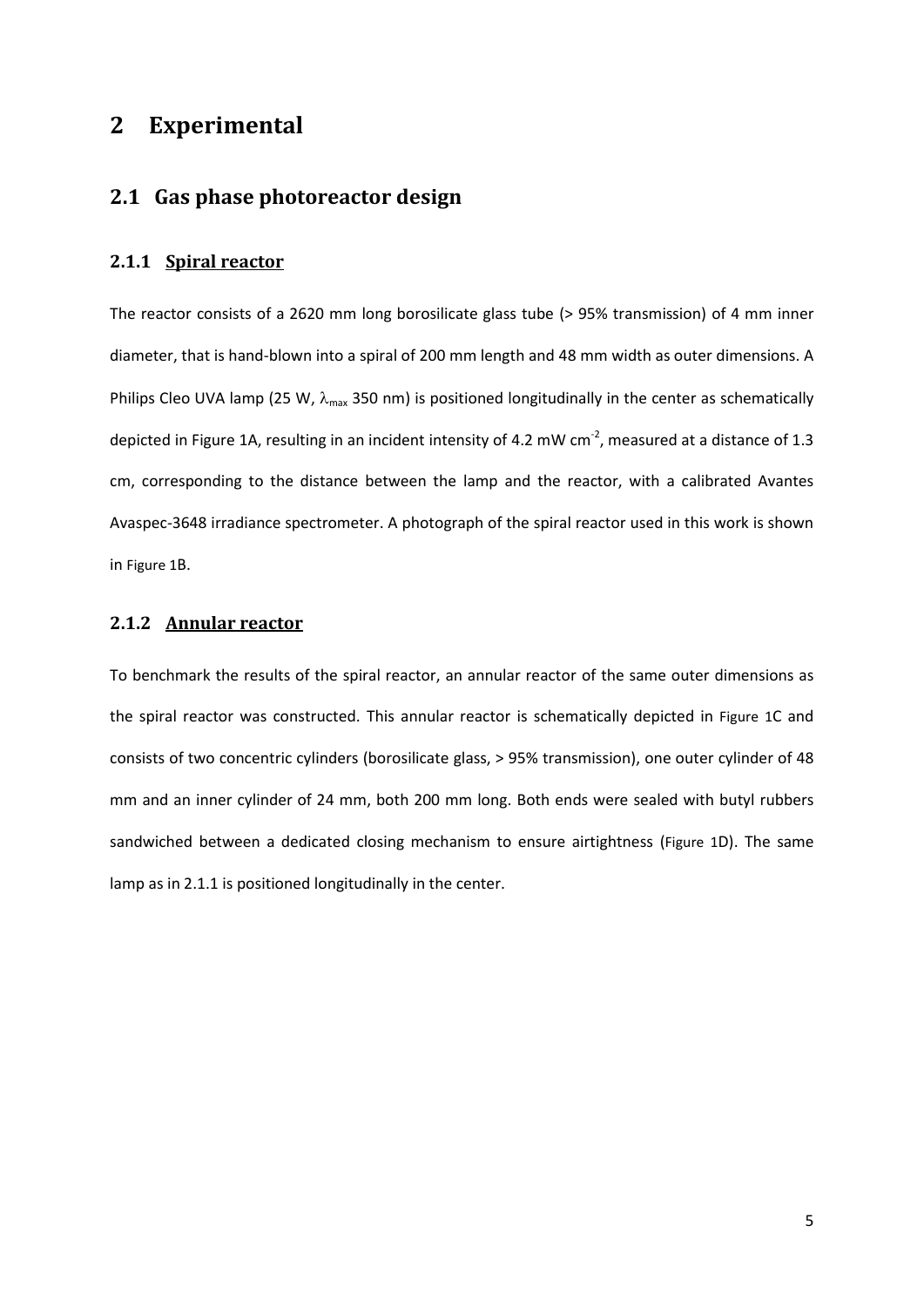

<span id="page-6-0"></span>**Figure 1.** Gas phase photocatalytic reactor designs used in this work. A) schematic representation of the spiral reactor and B) photograph of the actual spiral reactor used in our study. C) schematic representation of an annular photocatalytic benchmark reactor and D) photograph of the latter as used in our study.

### **2.2 Synthesis of silver-polymer core-shell nanoparticles**

The synthesis of silver nanoparticles was based on the procedure described by Bastús *et al*.[35] A 100 mL aqueous solution of sodium citrate (5 mM) and tannic acid (0.05 mM) was heated under vigorous stirring until boiling commenced. At this point, 1 mL of a 25 mM aqueous silver nitrate  $(AgNO<sub>3</sub>)$ solution was added and left boiling for 30 min. Immediately after the addition of AgNO<sub>3</sub>, the solution became bright yellow. To remove the excess of tannic acid and citrate, the batch was centrifuged at 12,000 g for 30 min and the resulting nanoparticles were redispersed in 25 mL Milli-Q-water ( $\rho$  = 18.2 MΩ).

To avoid oxidation and aggregation of silver nanoparticles, a core-shell structure of polymers based on the LBL method is applied, as reported recently by our group.[34] The silver core-shell particles were constructed using stock solutions of polyelectrolytes polyallylamine hydrochloride (PAH, Mwt 17.5 KDa, Sigma-Aldrich) and polyacrylic acid (PAA, MW 2 KDa, Sigma-Aldrich) prepared in Mili-Q-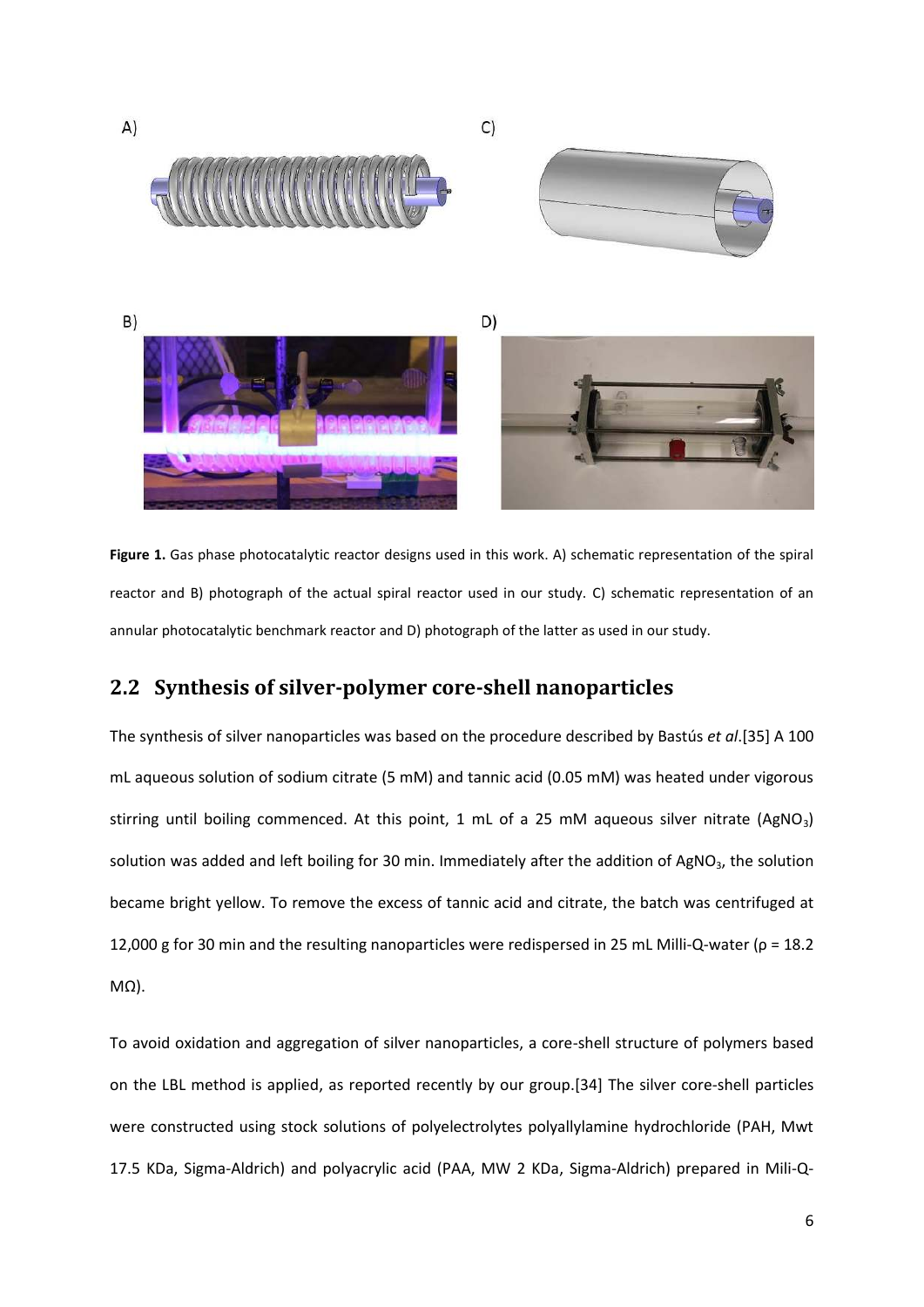water. Prior to use, the polymer solutions were sonicated for 30 min. For the deposition of the first polyelectrolyte layer, *i.e.* PAH, 25 mL of silver colloidal solution was added drop-wise to 13 mL of 5 g/L PAH in a glass vial under vigorous stirring, which continued for 20 min under dark conditions at room temperature. The resulting PAH capped silver nanoparticles were centrifuged (12,000 g) for 40 min in 1.5 mL Eppendorf tubes in order to remove the excess polyelectrolyte. The particles were redispersed in Milli-Q water as a washing step, centrifuged once more and finally the obtained colloids were again redispersed in 25 mL of Milli-Q-water. The deposition of the second layer was achieved using 10 g/L PAA using a similar approach as for the first layer, only the centrifugation speed was lowered (10,000 g) to avoid the formation of hard pellets. The procedure was repeated until silver nanoparticles were obtained with four polymer layers. A FEI Tecnai Transmission Electron Microscope (TEM) operated at 200 kV was used to visualize the core-shell structure of nanoparticles.

#### **2.3 Catalyst coating procedure and photocatalytic tests**

The photocatalytic degradation of air pollutants is studied under ambient conditions. Acetaldehyde is studied as a model compound. Firstly, the TiO<sub>2</sub> coating was introduced in the spiral photoreactor via an easy and affordable coating protocol, in which commercially available TiO<sub>2</sub> powder is simply suspended in ethanol.[6,22] An important design feature is the optimization of the catalyst loading in conjunction with the resulting light transparency of the coated surface. Rather than performing thickness measurements, our optimization method was purely based on light transmission. In order to establish the most ideal coating conditions, different glass slides were coated with three different suspensions of TiO<sub>2</sub> in ethanol (0.5, 1 and 2 wt%) by pouring 3 mL of the suspension over the glass slide in one smooth motion, dried at 25°C for 6 h and then the transmission of UV light passing through the glass slides was measured using a calibrated spectroradiometer (Avantes Avaspec). The coating procedure was repeated to introduce higher catalyst loadings. Using this approach the goal was to obtain a coating condition that results in 50% light transmission which is considered optimal since both in the spiral and annular reactors, emitted photons are assumed to cross two coating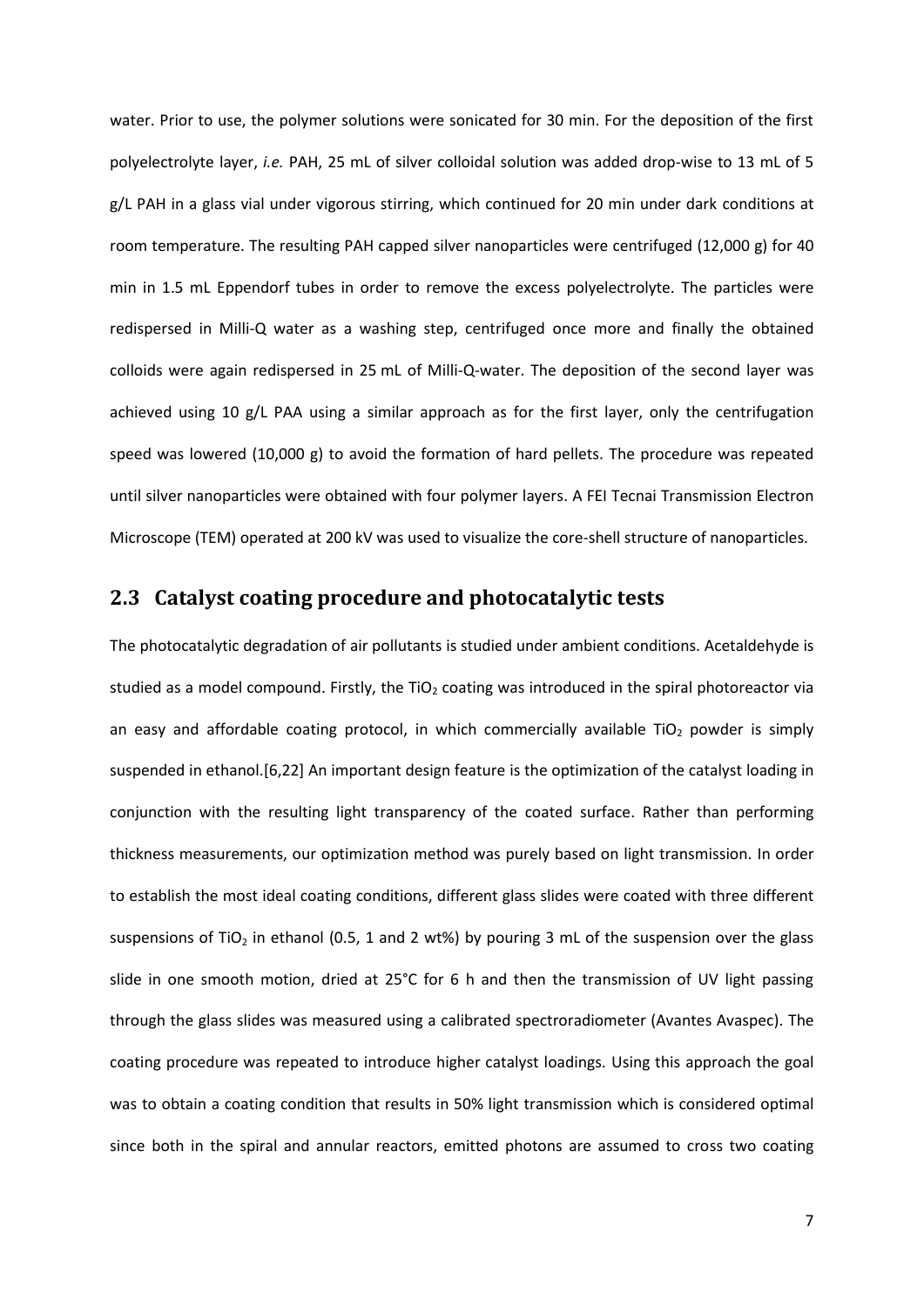layers before exiting the geometry. The results of the 'coating-transmission calibration' in [Figure 2](#page-8-0) show that one coating cycle using a 1 wt% suspension resulted in approximately 50% transmission, as required.

For coating the spiral reactor, 237 mg of TiO<sub>2</sub> P-25 (Evonik) was added to 30 mL of ethanol to obtain a 1 wt% suspension and stirred ultrasonically for 30 min. The suspension was poured in one smooth motion through the spiral reactor to obtain a thin semi-transparent white layer of TiO<sub>2</sub>. It was verified that the appearance of the coating was indeed similar to what was obtained by coating a planar glass slide with the same 1 wt% suspension. To remove the solvent, a continuous air flow was sent through the reactor overnight in the presence of UV light (leading to photocatalytic degradation of adsorbed ethanol). When measuring the actual resulting transmission of UV light throughout the coated spiral, still nearly 30% transmission was recorded. It should be noted though this is a rather misleading value: the windings of the spiral are not completely tight (practical limitation experience by the glass blower, see Figure 1a and 1b), so part of the light is still escaping the geometry through gaps in between windings. This may represent the starting point for further optimization of the outer shape or dimension of this type of photo-reactor.



<span id="page-8-0"></span>Figure 2. Transmission of different TiO<sub>2</sub> coatings on glass slides as a function of the number of coating cycles with different TiO<sub>2</sub> suspensions in ethanol: 0.5 wt% suspension (red  $\bigcirc$ ), 1 wt% (green  $\bullet$ ) and 2 wt% (blue  $\blacktriangledown$ ).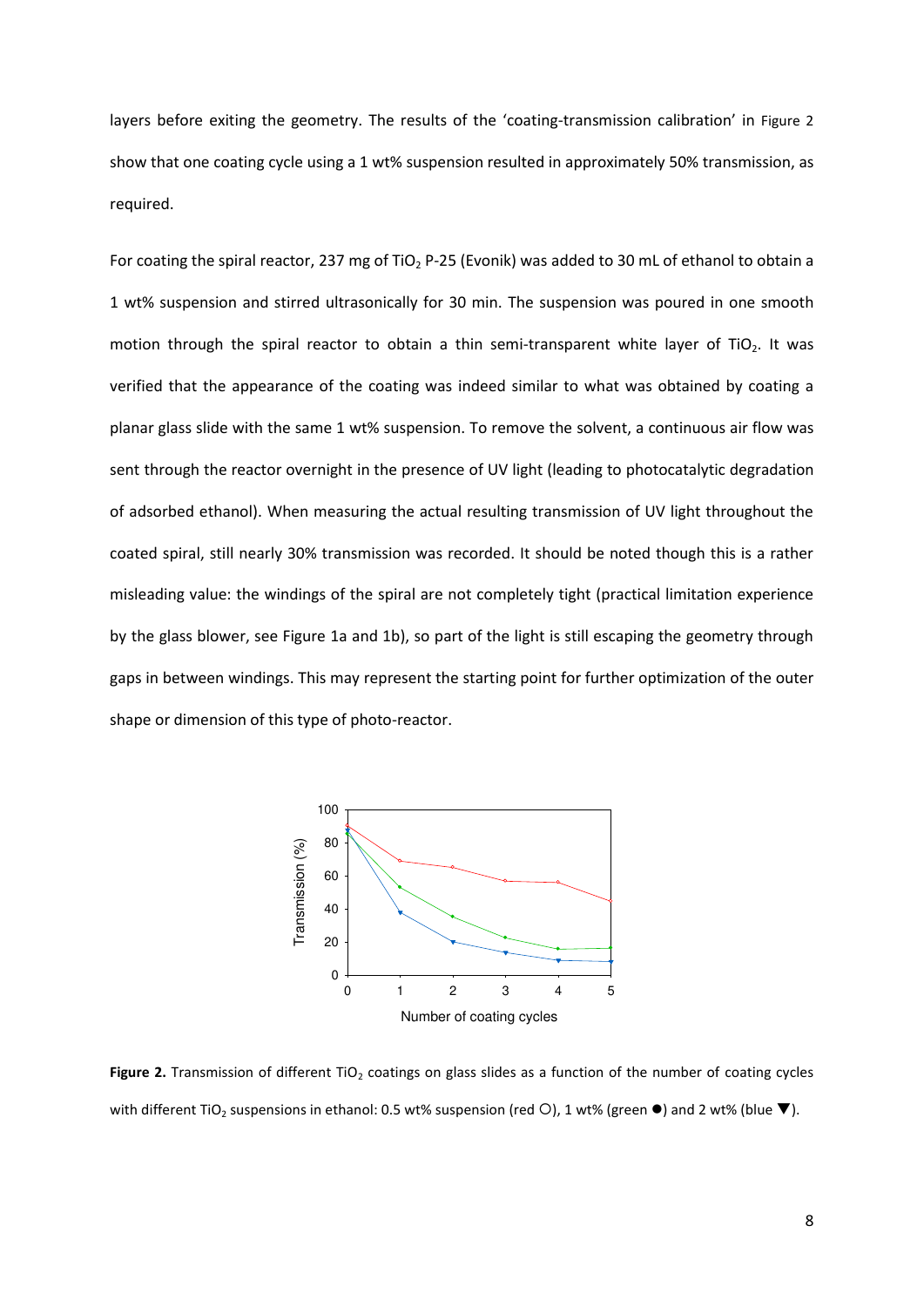The procedure described above resulted in a catalyst coverage of 0.020  $\pm$  0.001 mg cm<sup>-2</sup> (corresponding to a total catalyst loading of 6.6  $\pm$  0.4 mg in the entire reactor). The latter is determined by constructing a calibration curve that relates UV LED light transmission to well-known surface coverages of TiO<sub>2</sub> on glass, obtained by (repeated) drop casting of known amounts of a very well dispersed 0.05 wt% TiO<sub>2</sub> suspension in ethanol on cleaned cover slips ([Figure 3](#page-9-0)).



**Figure 3.** Calibration curve of transmission as a function of TiO<sub>2</sub> coverage (mg cm<sup>-2</sup>).

<span id="page-9-0"></span>Deposition of polymer-capped silver nanoparticles was achieved by simply pouring the as-obtained colloidal solution from 2.2 through the coated spiral reactor once. The reactor was dried overnight by flushing with air.

The reactor ([Figure 1](#page-6-0)B) was mounted on a fully automated photocatalytic gas test setup of which the operation is amply explained in previous work.[36,37] In all tests, acetaldehyde was selected as target pollutant (Messer, 1% in N<sub>2</sub>). The total flow rate was altered between 200 and 2000 mL min<sup>-1</sup> to investigate the effect on the degradation efficiency. Depending on the experiment, the inlet concentration of acetaldehyde was set at 30 ppmv, 200 ppmv or 400 ppmv in dry air, as will be specified below. Prior to the photocatalytic degradation phase, adsorption-desorption equilibrium was established in dark conditions (30 minutes). Next, the lamp was turned on for 20 minutes. The degradation of acetaldehyde was determined as the steady state concentration of  $CO<sub>2</sub>$  produced under UV illumination, over twice the acetaldehyde inlet concentration (as two moles of  $CO<sub>2</sub>$  are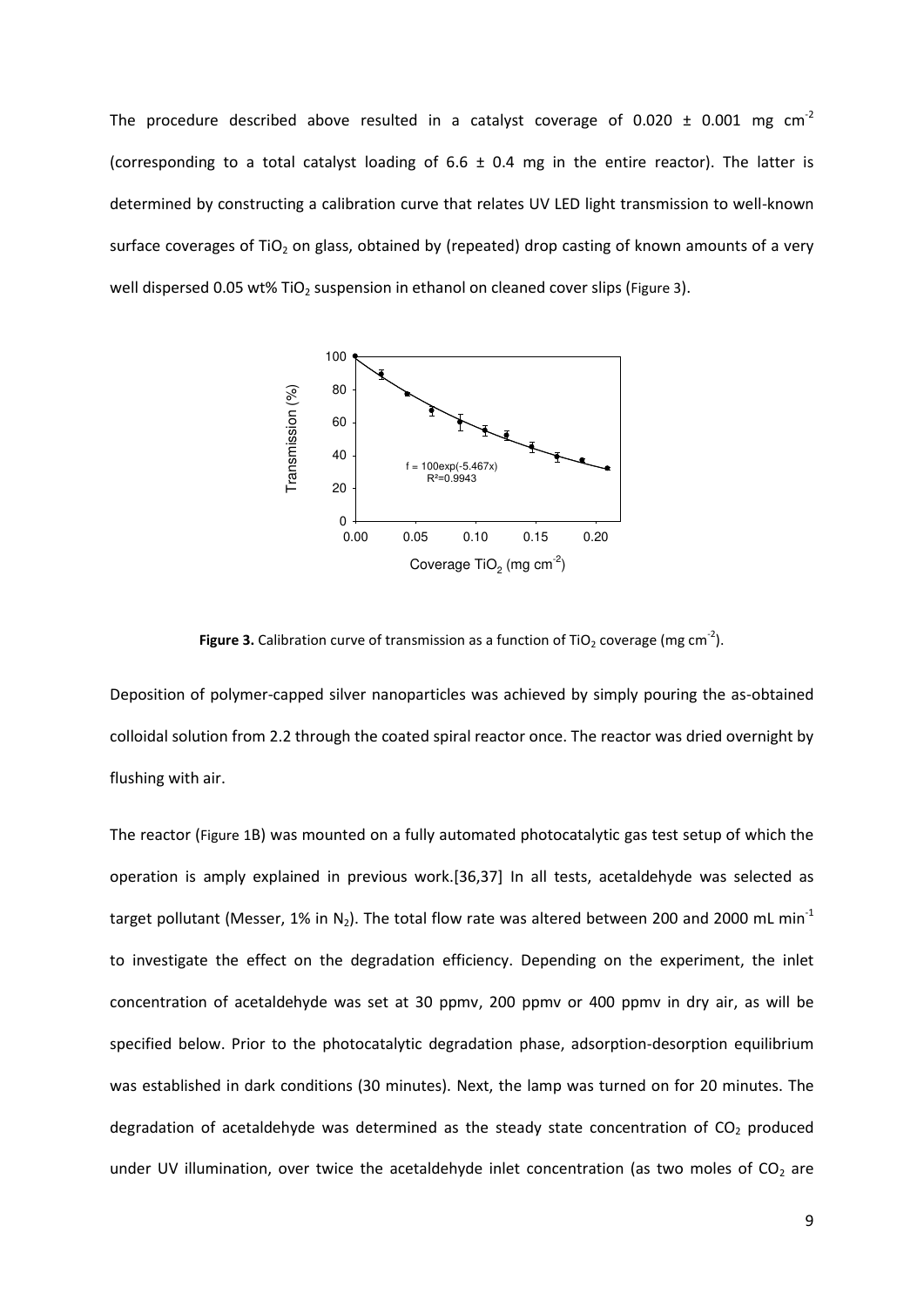produced per mole of acetaldehyde). In between different experiments with the same reactor, the catalyst coating was regenerated by flushing with air for 1 h under illumination. Repetitive experiments showed no observable catalyst deactivation.

For the validation of the spiral photocatalytic reactor, the efficiency was compared with an annular reactor of the same outer dimensions and identical catalyst loading. Two different cases were considered for this annular reactor. In the first case, only the inner wall of the outer cylinder was coated with 30 mL of a 1.1 wt% suspension of TiO<sub>2</sub> in ethanol to result in the same total amount of  $TiO<sub>2</sub>$  as present in the spiral reactor (6.6 mg). In the second case, both the inner wall of the outer cylinder, as well as the outer wall of the inner cylinder were coated. In that case both cylinders were coated with a 0.73 wt% suspension of TiO<sub>2</sub> in 30 mL ethanol that again resulted in the same total amount of TiO<sub>2</sub> as in the spiral reactor (6.6 mg).

A residence time distribution (RTD) experiment was performed by injecting a ten second step of 40 mL of 1% ethylene in  $N_2$  (Messer) as a tracer molecule in a total air flow rate of 1600 mL/min, which was sent through both reactor geometries. The concentration of ethylene in the outflow was monitored on-line and in real-time by FTIR spectroscopy. The resulting RTD thus reflects the distribution of ethylene in the entire setup including ducts, detection cell and reactor, but since only the latter is altered over different experiments, all changes in the RTD can be exclusively attributed to the reactor geometry alone.

### **3 Results and discussion**

At first, our hypothesis of achieving an optimal catalyst coating by calibrating the resulting light transmission was verified. The idea was to aim for 50% transmission, since the light roughly has to cross two coated surfaces. As derived from [Figure 2](#page-8-0), a single coating step with a 1 wt% suspension of  $TiO<sub>2</sub>$  P25 in ethanol leads to this transmission target of 50%. This hypothesis was proven experimentally by coating the spiral reactor with increasing amounts of  $TiO<sub>2</sub>$  and measuring the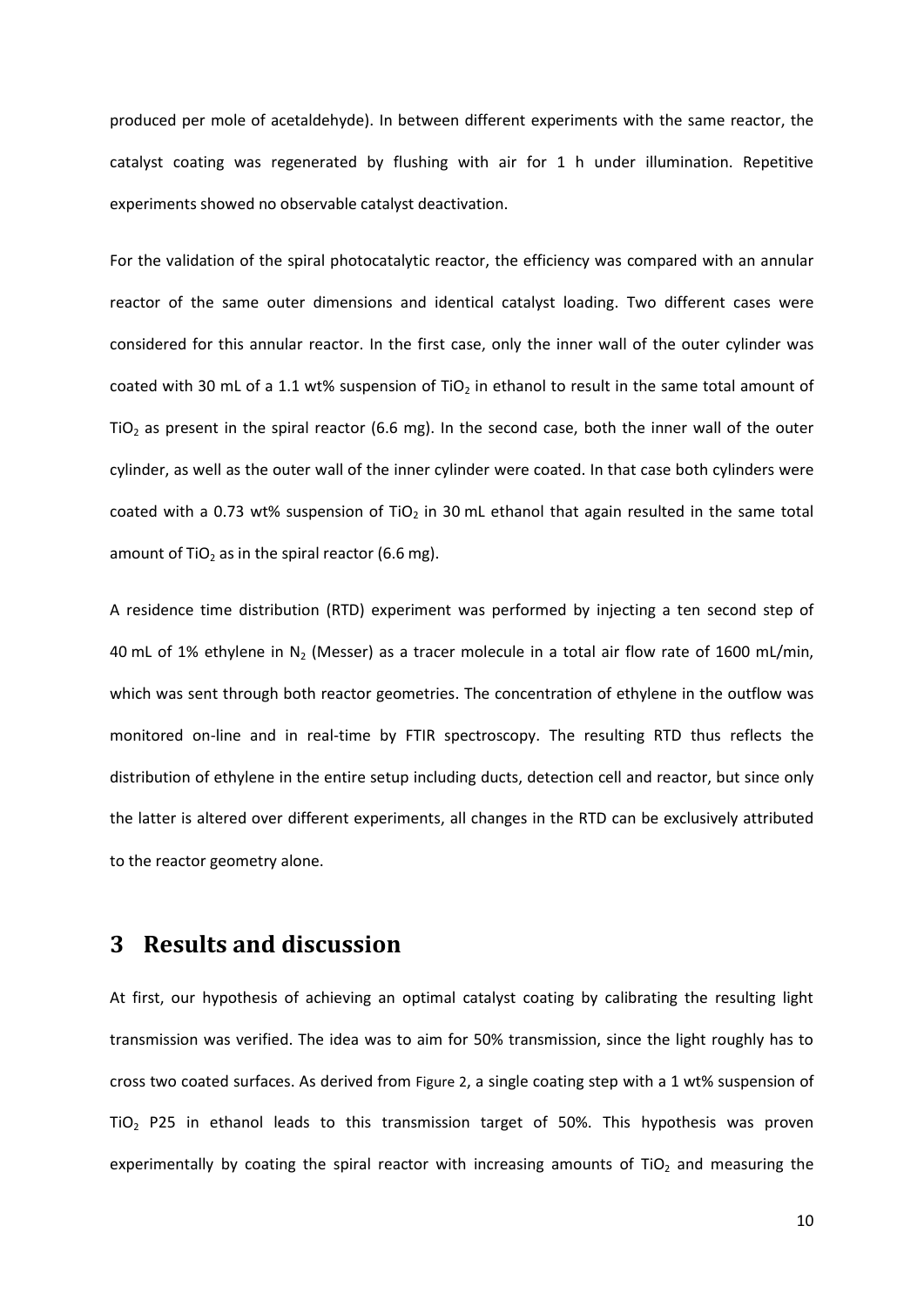resulting photocatalytic degradation of 200 ppmv acetaldehyde at a total flow rate of 400 mL min<sup>-1</sup>. The results in [Figure 4](#page-11-0) clearly illustrate that the degradation efficiency increases when increasing the suspension concentration up to 1 wt%, which can be explained by more effective use of incident photons by the increasing amount of catalyst present in the reactor. After reaching a maximum for the 1 wt% suspension, the degradation efficiency again drops for the 1.5 wt% suspension, which is attributed to an excessive amount of coating that blocks (scatters) part of the incident photon flux and prevent full photo-activation of the inner spiral surface in contact with the pollutants.



<span id="page-11-0"></span>**Figure 4.** Photocatalytic degradation of acetaldehyde (200 ppmv in air at 400 mL min<sup>-1</sup>) using the spiral reactor coated with different suspensions of  $TiO<sub>2</sub>$  in ethanol.

The photocatalytic activity of the two different reactor geometries (spiral *versus* annular) were compared towards the photocatalytic degradation of acetaldehyde. In these experiments, the concentration of acetaldehyde was kept constant at 30 ppmv while the total volumetric flow rate was altered between 200 mL min<sup>-1</sup> and 2000 mL min<sup>-1</sup>, which are the extrema of our setup. Since our aim was to compare reactor geometries of the same outer dimensions, both the spiral and the annular reactors were 200 mm long and 48 mm wide. Since the annular type reactor is composed of two cylinders, the most evident way to compare it with the spiral reactor is to coat both cylinders. The outer cylinder only coated from the inside and the inner cylinder only coated on the outside. This means, however, that although the amount of catalyst was kept the same, *i.e.* 6.6 mg, the total available surface was significantly larger for the annular reactor than for the spiral reactor (452  $\text{cm}^2$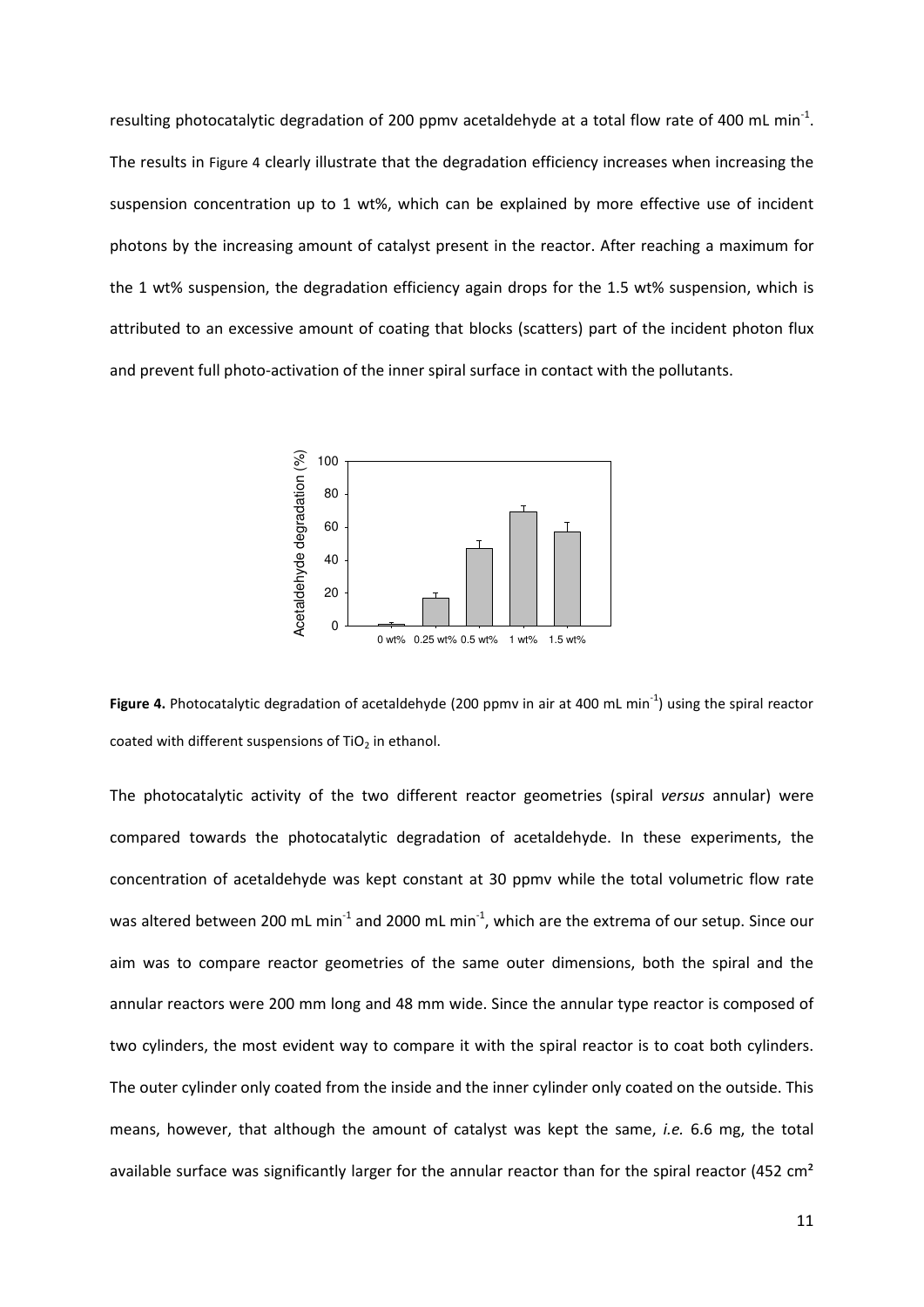and 329 cm<sup>2</sup> respectively). Alternatively, only the outer cylinder of the annular reactor was coated from the inside. This way, a total amount of 6.6 mg TiO<sub>2</sub> was coated on a surface of 302 cm<sup>2</sup> which is very close to the total available surface of the spiral reactor. All geometrical parameters are summarized in Table 1.

As can be derived from the results in [Figure 5](#page-13-0), the spiral reactor outperforms both the single coated cylinder and the double coated cylinder over the entire set of reaction conditions. Although the outer dimensions of the reactor are identical, the internal volumes are not. For the annular reactor, the volume is 271 cm<sup>3</sup> whereas the reactor volume of the spiral is only 33 cm<sup>3</sup> ([Table 1](#page-12-0)). This means that the residence time of acetaldehyde in the spiral reactor is about 8 times shorter than for the annular reactor. In other words, the same amount of acetaldehyde is flowing through the spiral reactor 8 times as fast as through the annular reactor and still the degradation efficiency is significantly higher, especially at higher flow rates (*i.e.* shorter residence time). It can thus be concluded that the spiral reactor provides a very compact solution for the effective and fast degradation of VOC in a short period as compared to conventional photocatalytic reactor types. This outstanding performance is attributed to (1) homogeneous illumination over the entire reactor length (characteristic to concentric photoreactor design in general), (2) a coated layer optimized towards light transmission, and (3) intense (yet short) contact between gaseous reagents and the irradiated surface over the entire spiral length due to the narrow tube diameter. The latter can be explained due to the low Reynolds numbers in both reactors (i.e.  $<$  15). This implies diffusion is the sole mechanism for transport of molecules to and from the surface, perpendicular to the direction of flow. It is evident this process proceeds more effectively for the narrow tube of the spiral reactor.

<span id="page-12-0"></span>**Length (cm) Reactor volume (cm³) Catalyst loading (mg) Coated surface (cm²) Coverage (mg/cm²) Spiral** 20 33 6.6 ± 0.4 329 0.020 ± 0.001 **Annular** 20 271  $6.6 \pm 0.4$  302<sup>a</sup>  $452^b$  $0.022 \pm 0.001$  $0.015 \pm 0.001$ 

**Table 1.** Parameters of the different photocatalytic reactor designs

<sup>a</sup>lf only the outer cylinder is coated; <sup>b</sup>lf both inner and outer cylinders are coated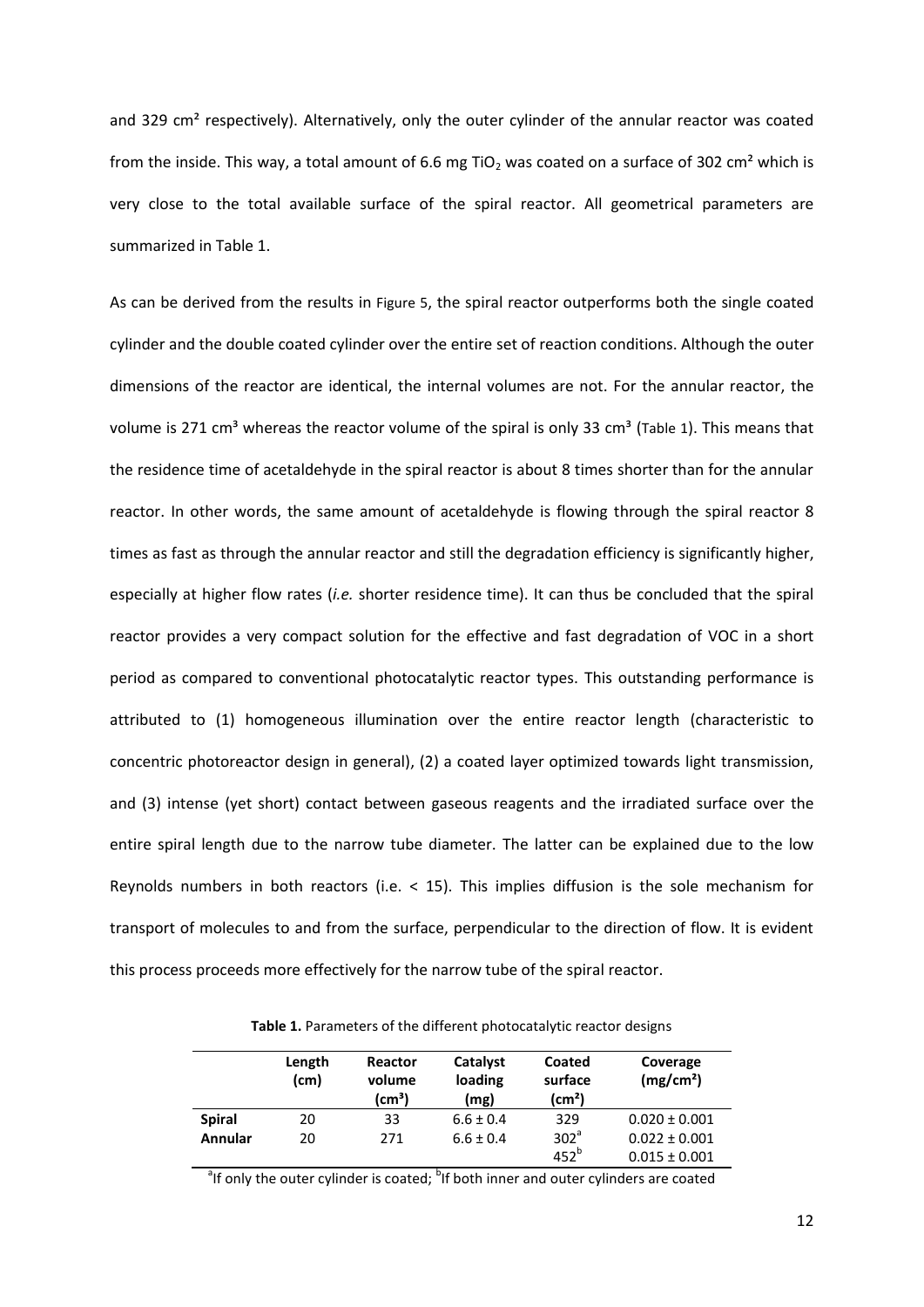

<span id="page-13-0"></span>Figure 5. Photocatalytic degradation of acetaldehyde for different flow rates using different types of reactor geometries (30 ppmv in air, flow rates ranging from 200 to 2000 mL min<sup>-1</sup>). Red  $\bullet$  indicate the spiral reactor, the green  $\blacktriangledown$  the double coated cylinder and the blue  $\bigcirc$  the single coated cylinder.

Residence time distribution (RTD) functions for the spiral reactor and annular reactor are shown in [Figure 6](#page-14-0). The RTD function, E(t), is calculated as the FTIR absorbance of ethylene divided by the integrated absorbance over the entire time range (equal for both experiments:  $5.57 \pm 0.05$ ). The first moment (average residence time) and second moment (degree of dispersion around the average residence time) were calculated as described by Levenspiel.[38] The former was equal for both reactors (20.3  $\pm$  0.3 s), the latter differed slightly between the two reactors (spiral reactor: 54 s<sup>2</sup>; annular reactor: 77 s²). The later breakthrough of ethylene (onset of the RTD curve) observed for the spiral reactor compared to the annular reactor, might indicate some slightly longer dwelling of molecules in the spiral reactor, which could improve the interaction of gaseous pollutants with the coated reactor walls. It should be noted, however, that the difference in RTD functions is altogether quite small, and thus no significant difference in by-passing of gas can be claimed.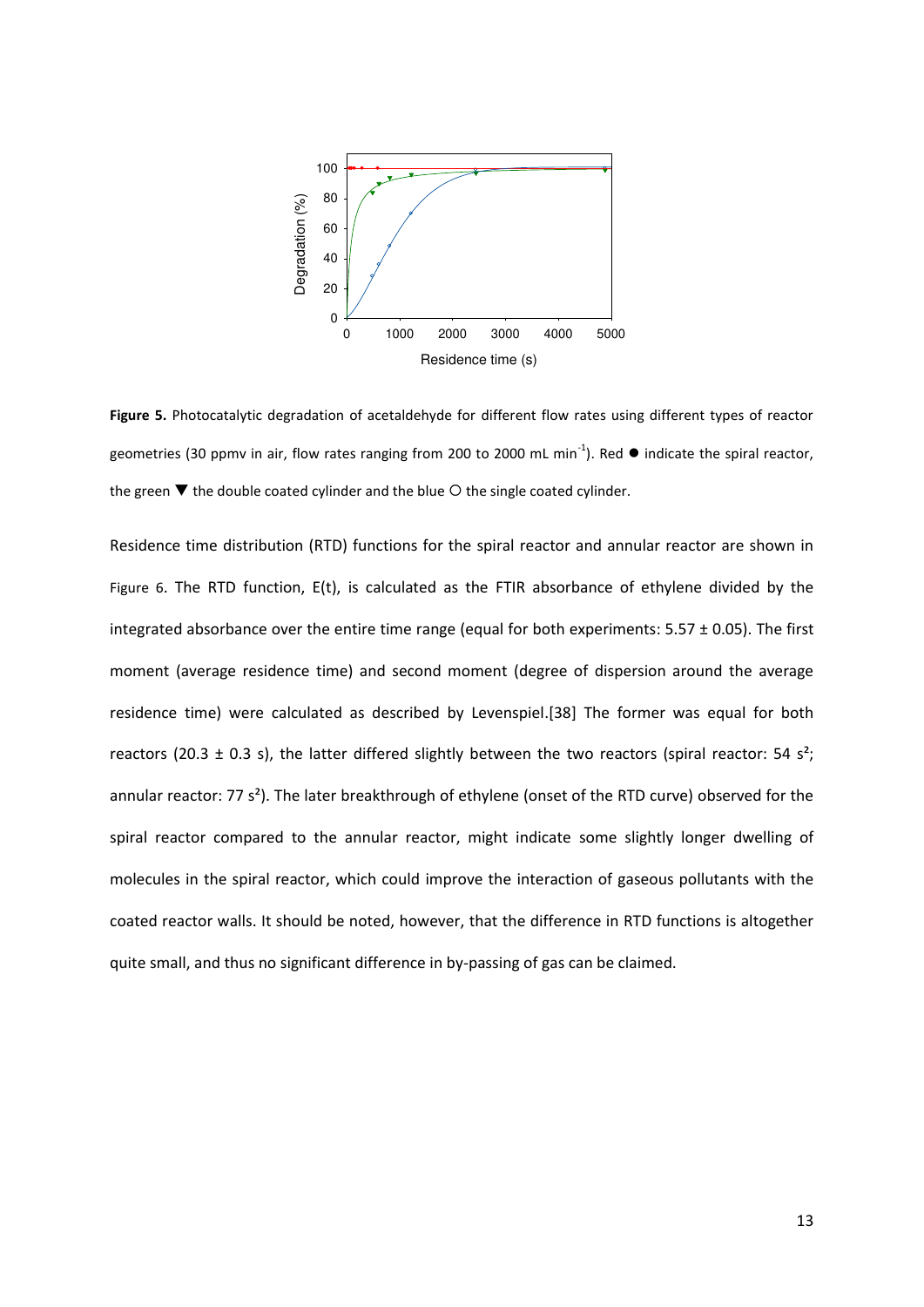

<span id="page-14-0"></span>**Figure 6**. Comparison of the residence time function E(t) for the spiral reactor (black curve) and annular reactor (gray curve).

Finally, silver nanoparticles, stabilized by four polymer layers (Ag/(PAH/PAA)) were added to the TiO<sub>2</sub> coating in the spiral reactor. [Figure 7](#page-14-1) shows a TEM image in which a thin, uniform polymer shell is clearly visible. This image shows the degree of nanometer-level control on the thickness of the polymer shell that is offered by the LbL method. The total amount of silver loading on TiO<sub>2</sub> could not be determined accurately. In previous work on similar samples the loading was estimated to be well below 1 wt%.[34]

<span id="page-14-1"></span>

**Figure 7.** TEM image of silver core-shell nanoparticle with four polyelectrolyte layers (Ag/(PAH/PAA)).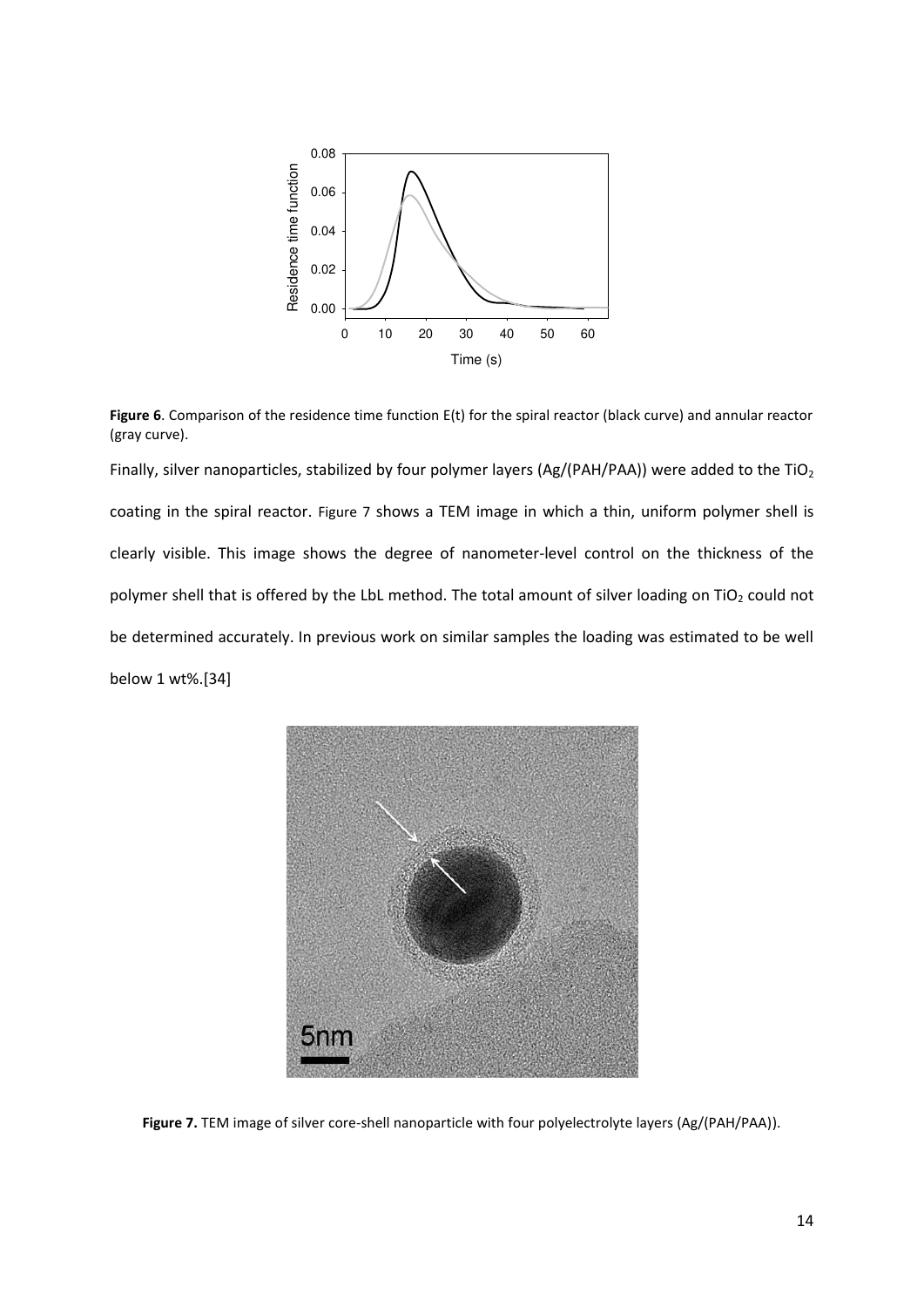The degradation of acetaldehyde was again used as a test to evaluate the difference between bare TiO<sub>2</sub> and silver-modified TiO<sub>2</sub>. In these experiments a total flow rate of 200 mL min<sup>-1</sup> was used with an acetaldehyde concentration of 400 ppmv. A drastic increase in the inlet concentration was required since for the 30 ppmv inlet concentration in the experiments above 100% acetaldehyde degradation was already achieved over the entire flow regime. The results depicted in [Figure 8](#page-15-0) show that under these conditions the TiO<sub>2</sub>-coated spiral results in 50% acetaldehyde degradation. Upon addition of LbL-stabilized silver nanoparticles, an activity increase of 100% is obtained and complete removal of acetaldehyde is achieved. This is attributed to the enhanced electric near-field induced by SPR on these protected silver nanoparticles under UV illumination.[34] The core-shell silver nanoparticles show a plasmon band around 400 nm that overlaps with the TiO<sub>2</sub> P25 absorbance spectrum and the light source intensity spectrum. It is shown by Ingram *et al.* that this condition has to be fulfilled for optimal plasmonic near-field enhancement of the photocatalytic activity.[31] The particular usefulness, structure-activity relation and stability of the LbL-capped silver nanoparticles used in this final case study, are fully documented in our recent work by Asapu et al.[34]



<span id="page-15-0"></span>Figure 8. Degradation of Acetaldehyde with TiO<sub>2</sub> (black curve) and Ag@TiO<sub>2</sub> (gray curve). An increase of 100% in degradation efficiency is observed upon modification of  $TiO<sub>2</sub>$  with Ag core-shell nanoparticles. (Inlet conditions: 400 ppmv acetaldehyde at a total flow rate of 200 mL min<sup>-1</sup>)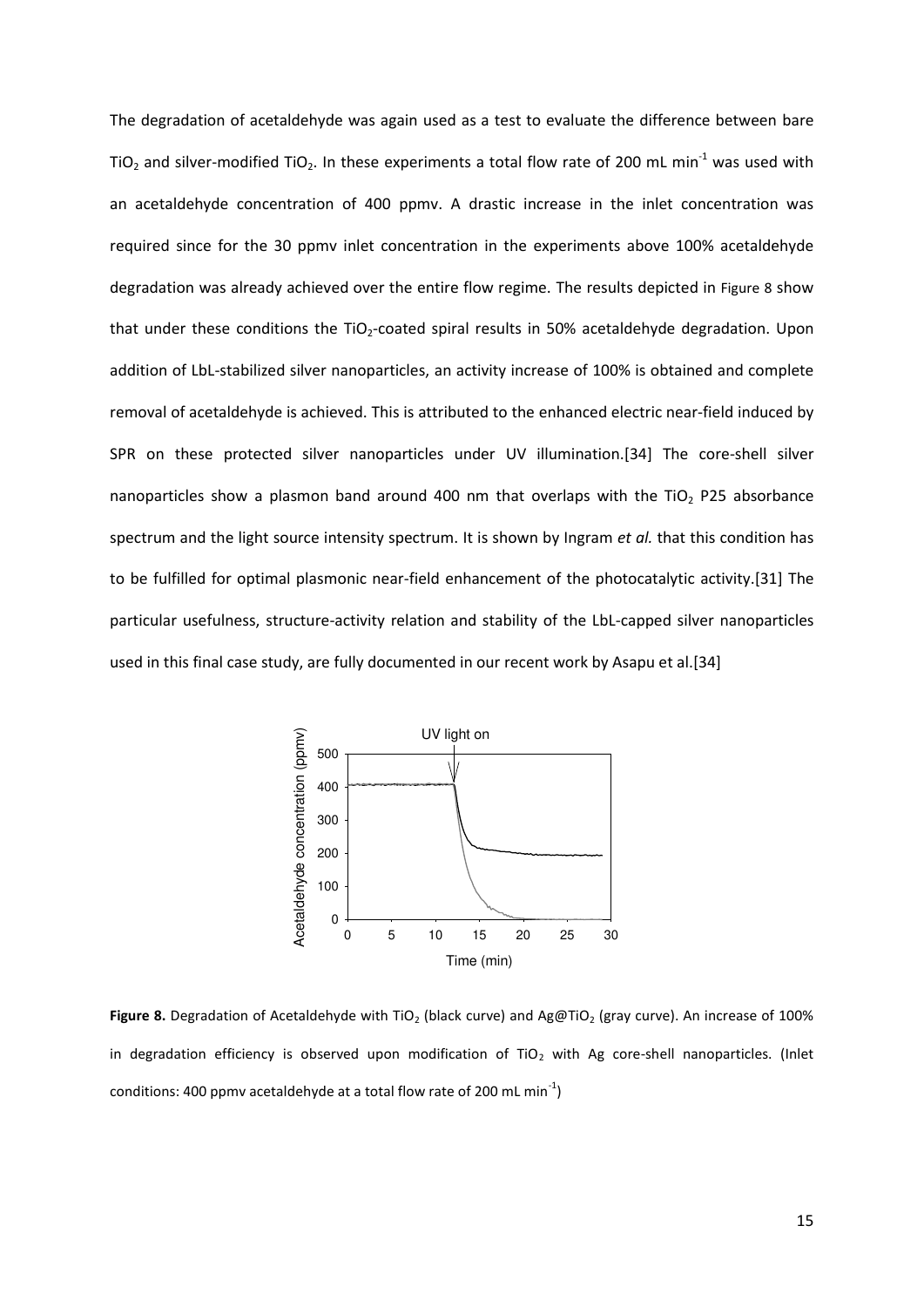To conclude, we end with an outlook on future possibilities offered by such a plasmon-enhanced spiral photoreactor design. The addition of gold or silver/gold alloy nanostructures would enable to not only harvest UV photons, but photons from the entire UV/Vis region of the solar spectrum, as we recently showcased by means of a 'rainbow' broadband plasmonic catalyst.[39] For the effective harvesting of solar photons we suggest a slight variation on the reactor geometry by translating a 3D spiral (helix) to a planar 2D spiral that can be oriented directly towards the sun. We will communicate our results on these advancements soon.

# **4 Conclusion**

In this work, it is shown that an optimized spiral photocatalytic reactor outperforms a conventional annular photocatalytic reactor of the same outer dimensions and catalyst loading for the degradation of acetaldehyde as a model VOC. Particular attention has been paid to the optimization of the catalyst coating procedure by calibrating the resulting light transmission as a function of catalyst loading. The spiral reactor showed 100% degradation efficiency over a large range of flow rates whereas the annular reactor did not reach full degradation for gas residence times as high as 1000 s. Furthermore it is demonstrated that the addition of stabilized silver nanoparticles, encapsulated by a thin polymer shell, has a significant positive effect on the spiral's performance and resulted in doubling of the degradation efficiency for an acetaldehyde inlet concentration as high as 400 ppmv. With this we provide a powerful and compact reactor solution for fast and efficient VOC degradation.

### **5 Acknowledgements**

N.B. wishes to thank the University of Antwerp for financial support. N.C. and S.B. acknowledge financial support from European Research Council (ERC Starting Grant #335078-COLOURATOM). S.W.V. acknowledges the Research Foundation – Flanders (FWO) for a postdoctoral fellowship.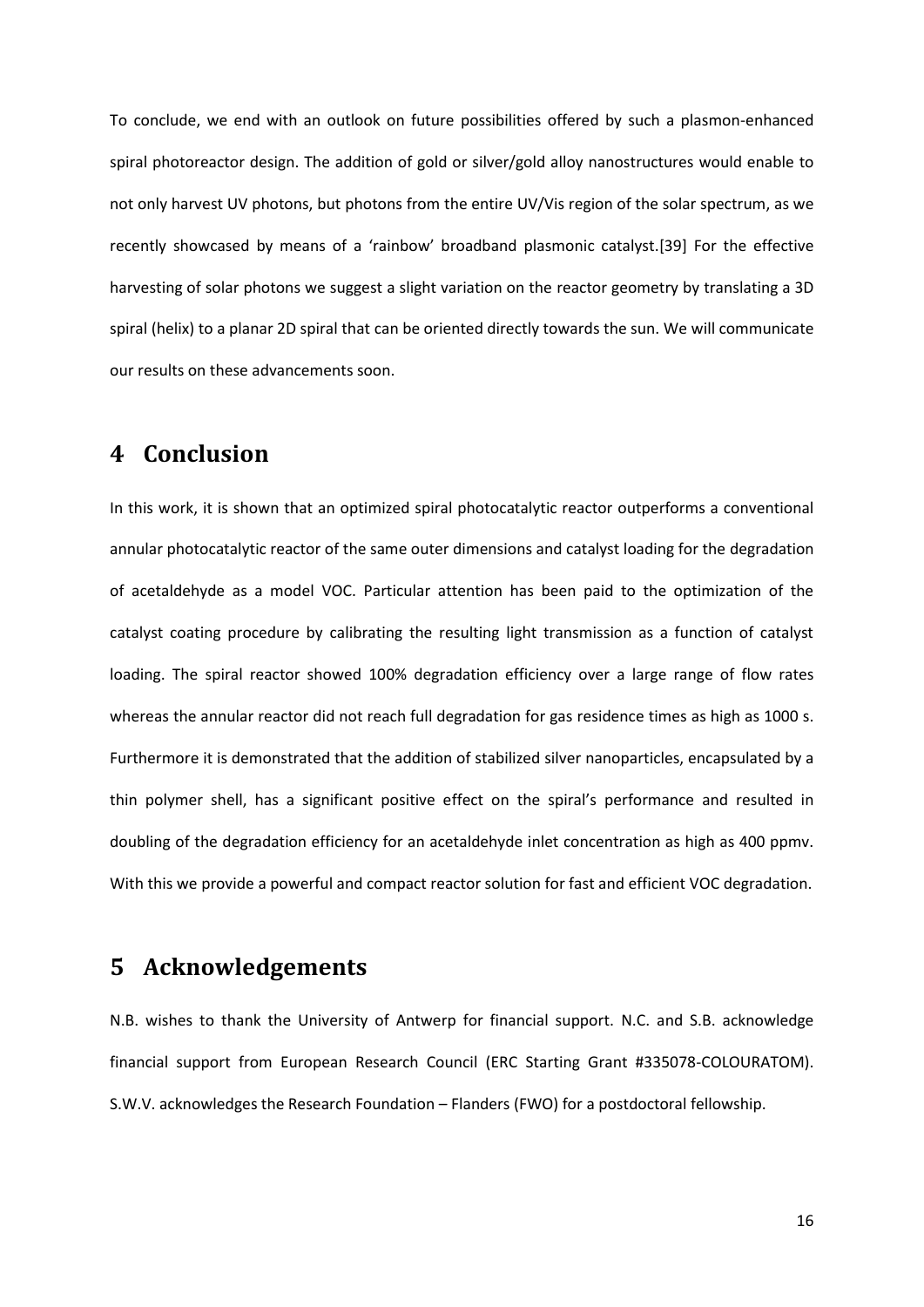## **6 References**

- [1] S.W. Verbruggen, TiO2 photocatalysis for the degradation of pollutants in gas phase: From morphological design to plasmonic enhancement, J. Photochem. Photobiol. C Photochem. Rev. 24 (2015) 64–82. doi:10.1016/j.jphotochemrev.2015.07.001.
- [2] P.-A. Bourgeois, E. Puzenat, L. Peruchon, F. Simonet, D. Chevalier, E. Deflin, C. Brochier, C. Guillard, Characterization of a new photocatalytic textile for formaldehyde removal from indoor air, Appl. Catal. B Environ. 128 (2012) 171–178. doi:10.1016/j.apcatb.2012.03.033.
- [3] M. Le Bechec, N. Costarramone, T. Pigot, S. Lacombe, Gas-Phase Photooxidation: Reactors and Materials, Chem. Eng. Technol. 39 (2016) 26–38. doi:10.1002/ceat.201500349.
- [4] J. Mo, Y. Zhang, Q. Xu, J.J. Lamson, R. Zhao, Photocatalytic purification of volatile organic compounds in indoor air: A literature review, Atmos. Environ. 43 (2009) 2229–2246. doi:10.1016/j.atmosenv.2009.01.034.
- [5] T.N. Obee, S.O. Hay, Effects of Moisture and Temperature on the Photooxidation of Ethylene on Titania, Environ. Sci. Technol. 31 (1997) 2034–2038. doi:10.1021/es960827m.
- [6] V. Puddu, H. Choi, D.D. Dionysiou, G. Li Puma, TiO2 photocatalyst for indoor air remediation: Influence of crystallinity, crystal phase, and UV radiation intensity on trichloroethylene degradation, Appl. Catal. B Environ. 94 (2010) 211–218. doi:10.1016/j.apcatb.2009.08.003.
- [7] I. Salvadó-Estivill, A. Brucato, G. Li Puma, Two-Dimensional Modeling of a Flat-Plate Photocatalytic Reactor for Oxidation of Indoor Air Pollutants, Ind. Eng. Chem. Res. 46 (2007) 7489–7496. doi:10.1021/ie070391r.
- [8] S.W. Verbruggen, S. Lenaerts, S. Denys, Analytic versus CFD approach for kinetic modeling of gas phase photocatalysis, Chem. Eng. J. 262 (2015) 1–8. doi:10.1016/j.cej.2014.09.041.
- [9] J. Mo, Y. Zhang, R. Yang, Novel insight into VOC removal performance of photocatalytic

17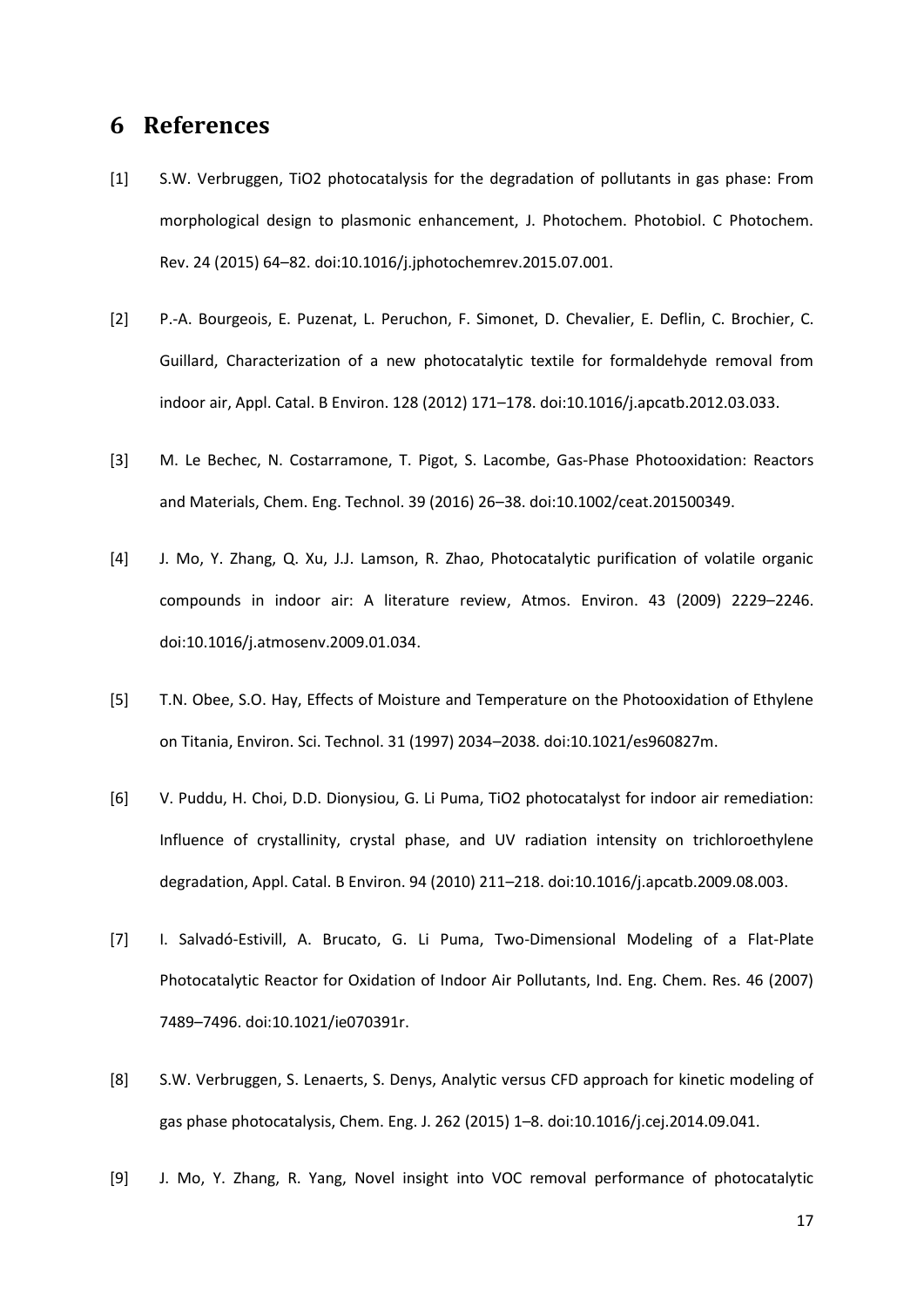oxidation reactors, Indoor Air. 15 (2005) 291–300. doi:10.1111/j.1600-0668.2005.00374.x.

- [10] F. Jović, V. Kosar, V. Tomašić, Z. Gomzi, Non-ideal flow in an annular photocatalytic reactor, Chem. Eng. Res. Des. 90 (2012) 1297–1306. doi:10.1016/j.cherd.2011.12.014.
- [11] V. Keller, P. Bernhardt, F. Garin, Photocatalytic oxidation of butyl acetate in vapor phase on TiO2, Pt/TiO2 and WO3/TiO2 catalysts, J. Catal. 215 (2003) 129–138. doi:10.1016/S0021- 9517(03)00002-2.
- [12] S.A. Larson, J.A. Widegren, J.L. Falconer, Transient Studies of 2-Propanol Photocatalytic Oxidation on Titania, J. Catal. 157 (1995) 611–625. doi:10.1006/jcat.1995.1326.
- [13] U.R. Pillai, E. Sahle–Demessie, Selective Oxidation of Alcohols in Gas Phase Using Light-Activated Titanium Dioxide, J. Catal. 211 (2002) 434–444. doi:10.1006/jcat.2002.3771.
- [14] C. Tang, V. Chen, The photocatalytic degradation of reactive black 5 using TiO2/UV in an annular photoreactor, Water Res. 38 (2004) 2775–2781. doi:10.1016/j.watres.2004.03.020.
- [15] W.A. Jacoby, D.M. Blake, R.D. Noble, C.A. Koval, Kinetics of the Oxidation of Trichloroethylene in Air via Heterogeneous Photocatalysis, J. Catal. 157 (1995) 87–96. doi:10.1006/jcat.1995.1270.
- [16] J. Peral, X. Domènech, D.F. Ollis, Heterogeneous photocatalysis for purification, decontamination and deodorization of air, J. Chem. Technol. Biotechnol. 70 (1997) 117–140. doi:10.1002/(SICI)1097-4660(199710)70:2<117::AID-JCTB746>3.0.CO;2-F.
- [17] T. Van Gerven, G. Mul, J. Moulijn, A. Stankiewicz, A review of intensification of photocatalytic processes, Chem. Eng. Process. Process Intensif. 46 (2007) 781–789. doi:10.1016/j.cep.2007.05.012.
- [18] W.K. Jo, G.T. Park, R.J. Tayade, Synergetic effect of adsorption on degradation of malachite green dye under blue LED irradiation using spiral-shaped photocatalytic reactor, J. Chem.

18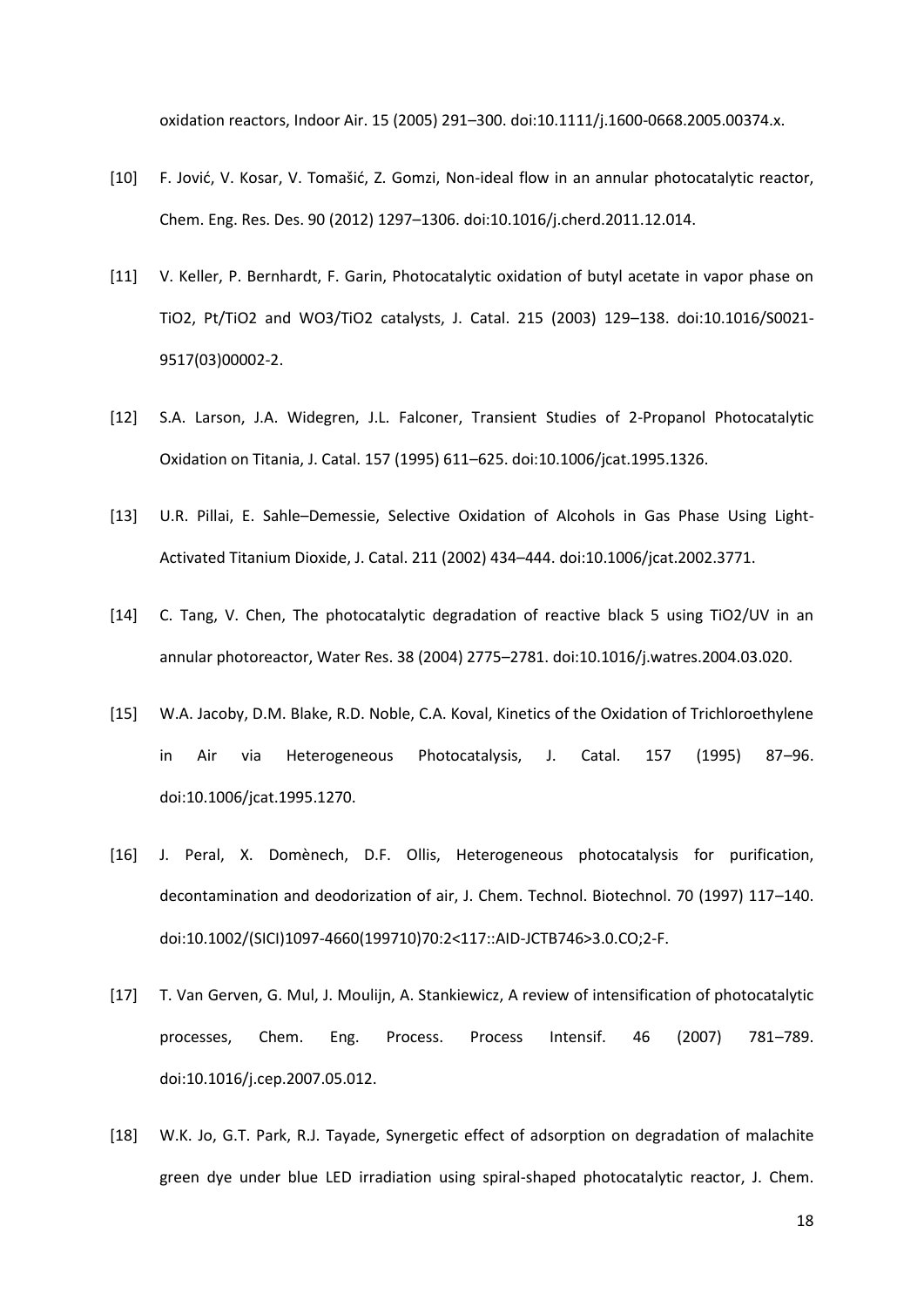Technol. Biotechnol. 90 (2015) 2280–2289. doi:10.1002/jctb.4547.

- [19] T.C. Machado, M.A. Lansarin, C.S. Ribeiro, Wastewater remediation using a spiral shaped reactor for photochemical reduction of hexavalent chromium., Photochem. Photobiol. Sci. (2014). doi:10.1039/c4pp00263f.
- [20] Y. Wu, H. Yuan, X. Jiang, G. Wei, C. Li, W. Dong, Photocatalytic degradation of 4- tert octylphenol in a spiral photoreactor system, J. Environ. Sci. 24 (2012) 1679–1685. doi:10.1016/S1001-0742(11)60995-9.
- [21] N.M. Reis, G. Li Puma, A novel microfluidic approach for extremely fast and efficient photochemical transformations in fluoropolymer microcapillary films., Chem. Commun. (Camb). 51 (2015) 8414–7. doi:10.1039/c5cc01559f.
- [22] S.W. Verbruggen, S. Ribbens, T. Tytgat, B. Hauchecorne, M. Smits, V. Meynen, P. Cool, J.A. Martens, S. Lenaerts, The benefit of glass bead supports for efficient gas phase photocatalysis: Case study of a commercial and a synthesised photocatalyst, Chem. Eng. J. 174 (2011) 318– 325. doi:10.1016/j.cej.2011.09.038.
- [23] J. Araña, A. Peña Alonso, J.M. Doña Rodríguez, J.A. Herrera Melián, O. González Díaz, J. Pérez Peña, Comparative study of MTBE photocatalytic degradation with TiO2 and Cu-TiO2, Appl. Catal. B Environ. 78 (2008) 355–363. doi:10.1016/j.apcatb.2007.09.023.
- [24] J.H. Xu, F. Shiraishi, Photocatalytic decomposition of acetaldehyde in air over titanium dioxide, J. Chem. Technol. Biotechnol. 74 (1999) 1096–1100. doi:10.1002/(SICI)1097- 4660(199911)74:11<1096::AID-JCTB145>3.0.CO;2-V.
- [25] C.L. Bianchi, S. Gatto, C. Pirola, A. Naldoni, A. Di Michele, G. Cerrato, V. Crocellà, V. Capucci, Photocatalytic degradation of acetone, acetaldehyde and toluene in gas-phase: Comparison between nano and micro-sized TiO2, Appl. Catal. B Environ. 146 (2014) 123–130.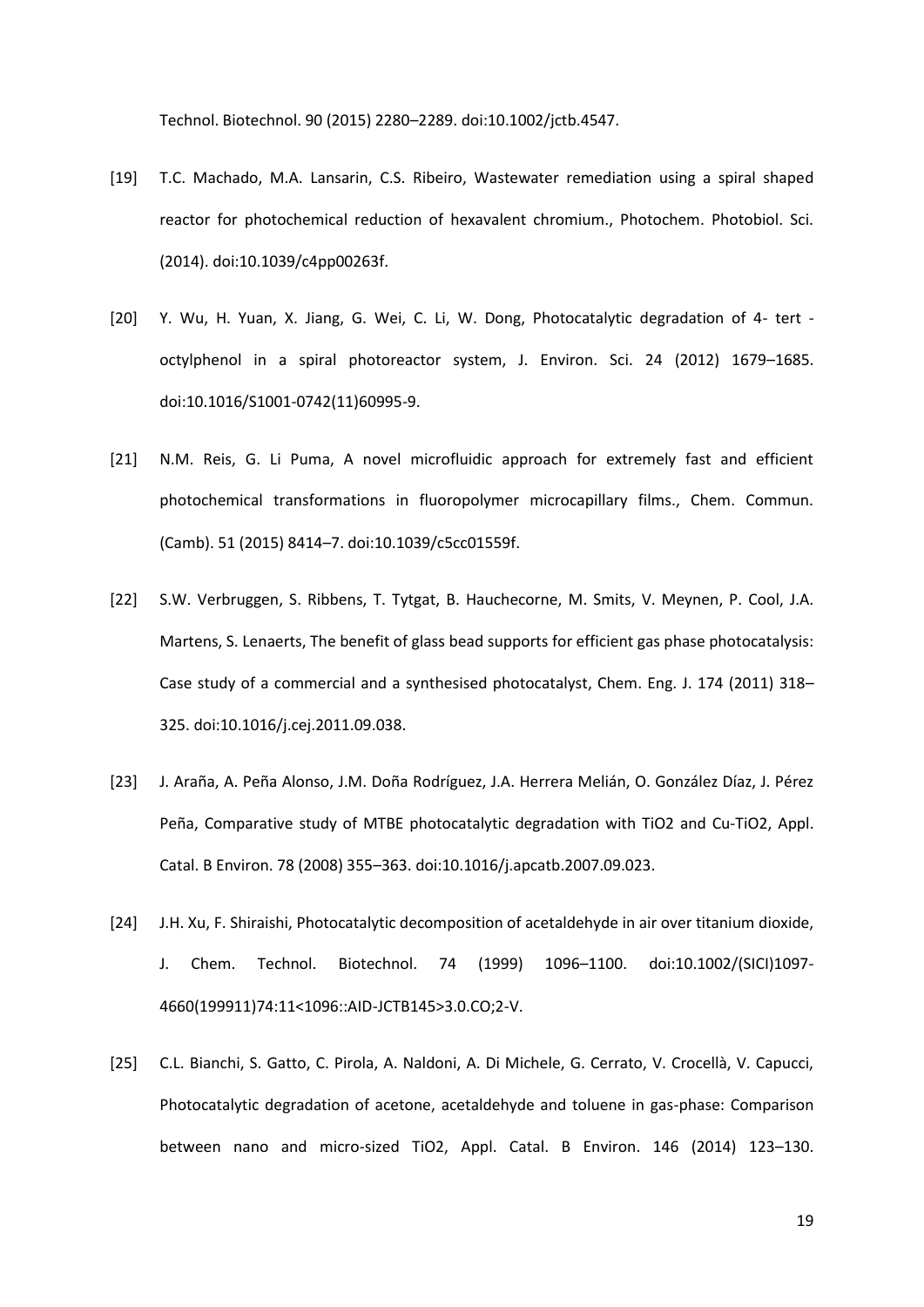doi:10.1016/j.apcatb.2013.02.047.

- [26] H.K. Seitz, F. Stickel, Acetaldehyde as an underestimated risk factor for cancer development: role of genetics in ethanol metabolism, Genes Nutr. 5 (2010) 121–128. doi:10.1007/s12263- 009-0154-1.
- [27] S. Linic, P. Christopher, D.B. Ingram, Plasmonic-metal nanostructures for efficient conversion of solar to chemical energy, Nat. Mater. 10 (2011) 911–921. doi:10.1038/nmat3151.
- [28] E. Kowalska, O.O.P. Mahaney, R. Abe, B. Ohtani, Visible-light-induced photocatalysis through surface plasmon excitation of gold on titania surfaces, Phys. Chem. Chem. Phys. 12 (2010) 2344–2355. doi:10.1039/B917399D.
- [29] W. Fan, M.K.H. Leung, J.C. Yu, W.K. Ho, Recent development of plasmonic resonance-based photocatalysis and photovoltaics for solar utilization, Molecules. 21 (2016). doi:10.3390/molecules21020180.
- [30] P. Wang, B. Huang, Y. Dai, M.-H. Whangbo, Plasmonic photocatalysts: harvesting visible light with noble metal nanoparticles., Phys. Chem. Chem. Phys. 14 (2012) 9813–9825. doi:10.1039/c2cp40823f.
- [31] D.B. Ingram, P. Christopher, J.L. Bauer, S. Linic, Predictive Model for the Design of Plasmonic Metal/Semiconductor Composite Photocatalysts, ACS Catal. 1 (2011) 1441–1447. doi:10.1021/cs200320h.
- [32] H.A. Atwater, A. Polman, Plasmonics for improved photovoltaic devices, Nat Mater. 9 (2010) 205–213. 10.1038/nmat2629.
- [33] G. Decher, Fuzzy Nanoassemblies: Toward Layered Polymeric Multicomposites, Science. 277 (1997) 1232–1237. doi:10.1126/science.277.5330.1232.
- [34] R. Asapu, N. Claes, S. Bals, S. Denys, C. Detavernier, S. Lenaerts, S.W. Verbruggen, Silver-

20